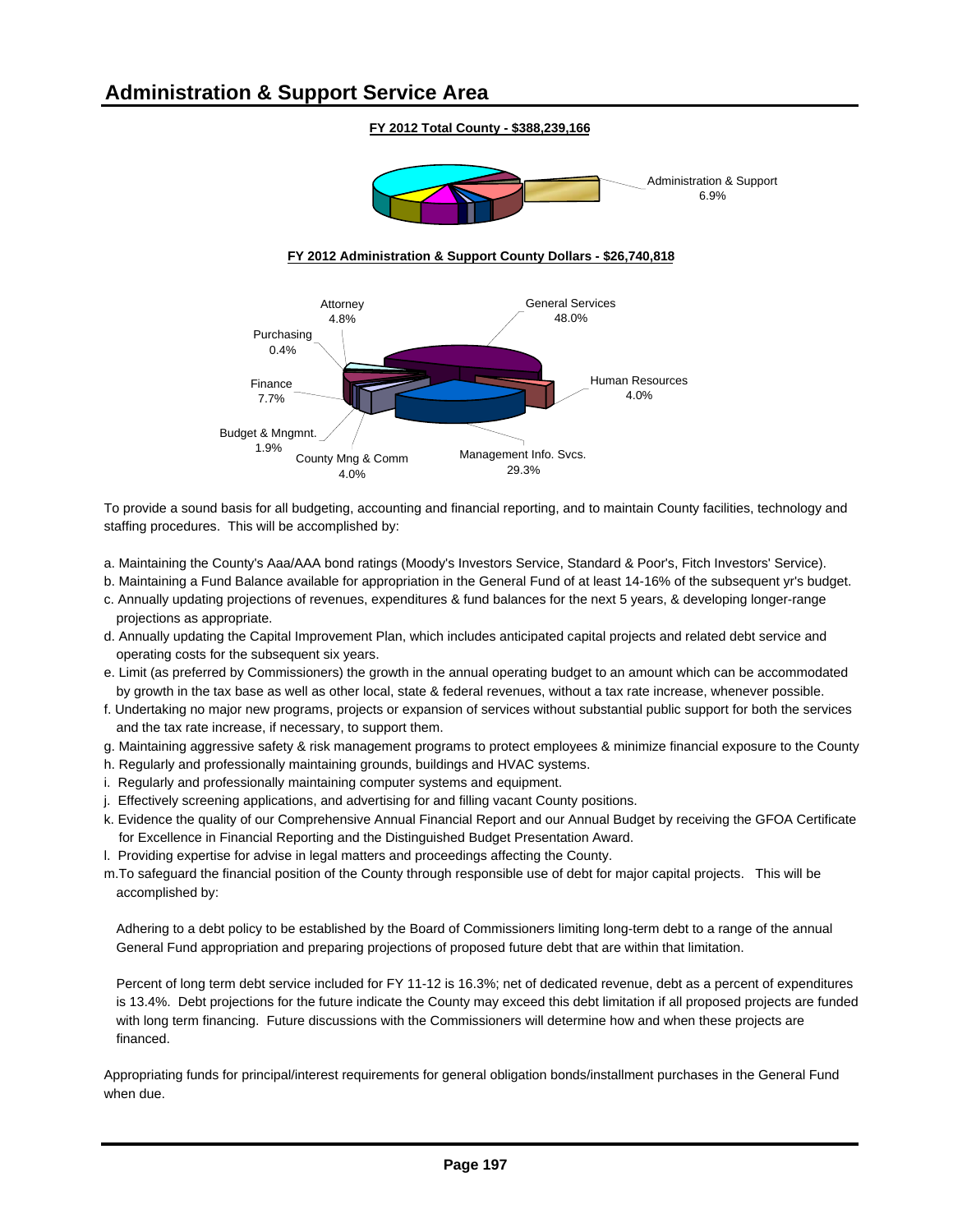





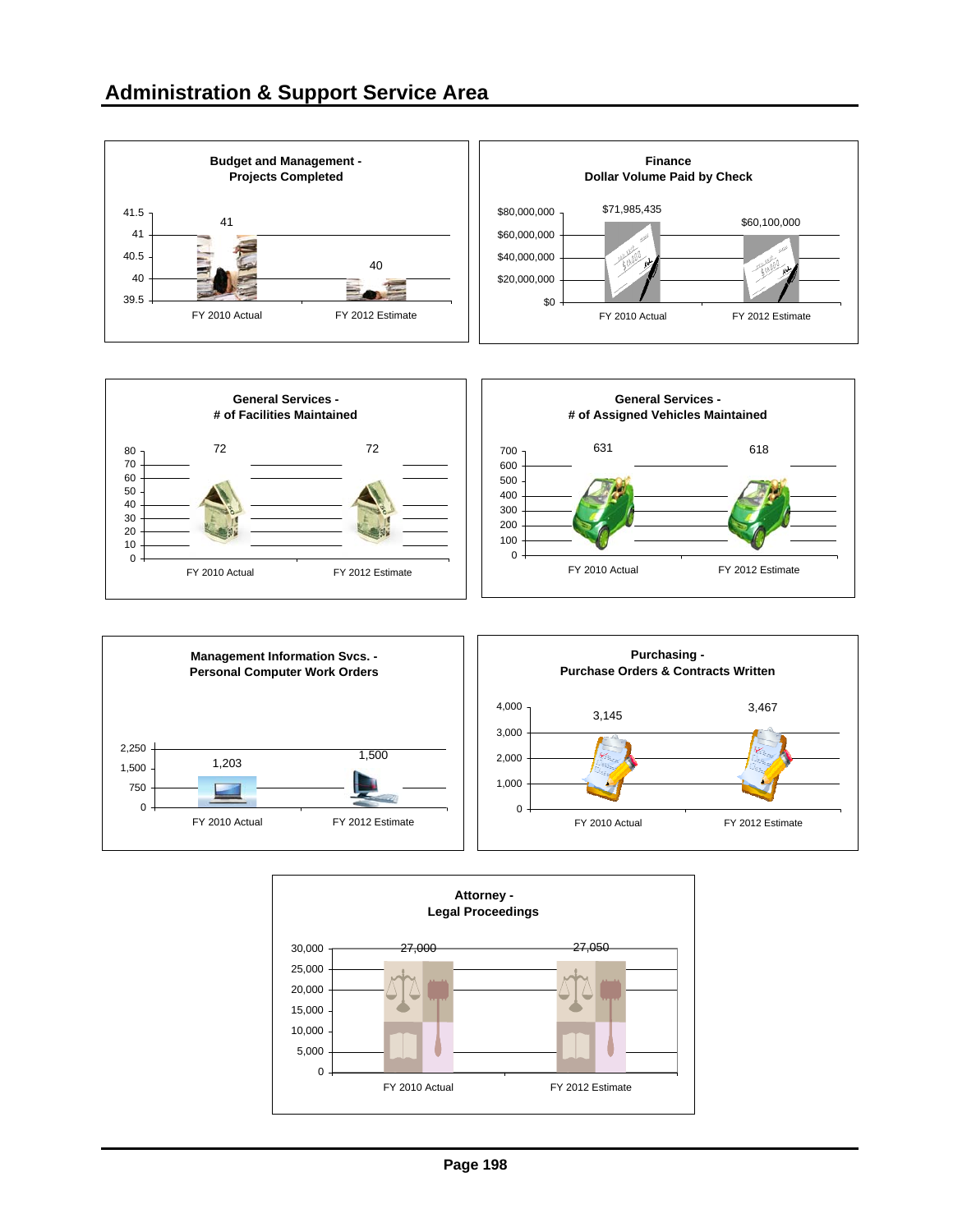|                                           | FY 09-10<br><b>Prior Year</b><br><b>Actual</b> | FY 10-11<br><b>Current Year</b><br>Original | <b>Estimate</b> |                  | FY 11-12<br><b>Continuation</b><br><b>Request Recommend Adopted</b> |                  |
|-------------------------------------------|------------------------------------------------|---------------------------------------------|-----------------|------------------|---------------------------------------------------------------------|------------------|
|                                           |                                                |                                             |                 |                  |                                                                     |                  |
| <b>Budget &amp; Management</b>            |                                                |                                             |                 |                  |                                                                     |                  |
| Full                                      | $\overline{7}$                                 | $\boldsymbol{7}$                            | $\overline{7}$  | 6                | $\,6$                                                               | $\,6$            |
| Part                                      | $\overline{0}$                                 | $\mathbf 0$                                 | $\overline{0}$  | $\mathbf{1}$     | $\overline{0}$                                                      | $\pmb{0}$        |
| <b>Management Information Services</b>    |                                                |                                             |                 |                  |                                                                     |                  |
| Full                                      | 62                                             | 61                                          | 61              | 61               | 61                                                                  | 61               |
| Part                                      | $\mathbf 0$                                    | $\mathbf 0$                                 | $\mathbf 0$     | $\mathbf 0$      | $\mathbf 0$                                                         | $\mathsf 0$      |
| <b>Finance</b>                            |                                                |                                             |                 |                  |                                                                     |                  |
| Full                                      | 22                                             | 22                                          | 22              | 23               | 22                                                                  | 22               |
| Part                                      | $\overline{0}$                                 | $\mathbf 0$                                 | $\mathbf 0$     | $\mathbf 0$      | $\mathbf 0$                                                         | $\mathbf 0$      |
| <b>General Services</b>                   |                                                |                                             |                 |                  |                                                                     |                  |
| Full                                      | 132                                            | 132                                         | 132             | 132              | 132                                                                 | 132              |
| Part                                      | $\pmb{0}$                                      | $\boldsymbol{0}$                            | $\mathbf 0$     | $\boldsymbol{0}$ | $\mathbf 0$                                                         | $\pmb{0}$        |
| <b>Human Resources</b>                    |                                                |                                             |                 |                  |                                                                     |                  |
| Full                                      | $10$                                           | 10                                          | 10              | 10               | 10                                                                  | $10$             |
| Part                                      | $\mathbf 0$                                    | $\boldsymbol{0}$                            | $\mathbf 0$     | $\overline{0}$   | $\mathbf 0$                                                         | $\pmb{0}$        |
| <b>Attorney</b>                           |                                                |                                             |                 |                  |                                                                     |                  |
| Full                                      | 13                                             | 13                                          | 13              | 13               | 13                                                                  | 13               |
| Part                                      | $\mathbf 0$                                    | $\boldsymbol{0}$                            | $\mathbf 0$     | $\mathbf 0$      | $\mathbf 0$                                                         | $\boldsymbol{0}$ |
| <b>County Commissioners &amp; Manager</b> |                                                |                                             |                 |                  |                                                                     |                  |
| Full                                      | 6                                              | 5                                           | 6               | 6                | 6                                                                   | $\,6$            |
| Part                                      | 1                                              | $\mathbf 1$                                 | $\mathbf{1}$    | $\mathbf{1}$     | $\mathbf{1}$                                                        | $\mathbf{1}$     |
| <b>TOTAL SERVICE AREA - FT</b>            | 252                                            | 250                                         | 251             | 251              | 250                                                                 | 250              |
| <b>TOTAL SERVICE AREA - PT</b>            | 1                                              | 1                                           | 1               | $\mathbf{2}$     | 1                                                                   | 1                |

# **Forsyth County Personnel By Administration & Support Service Area**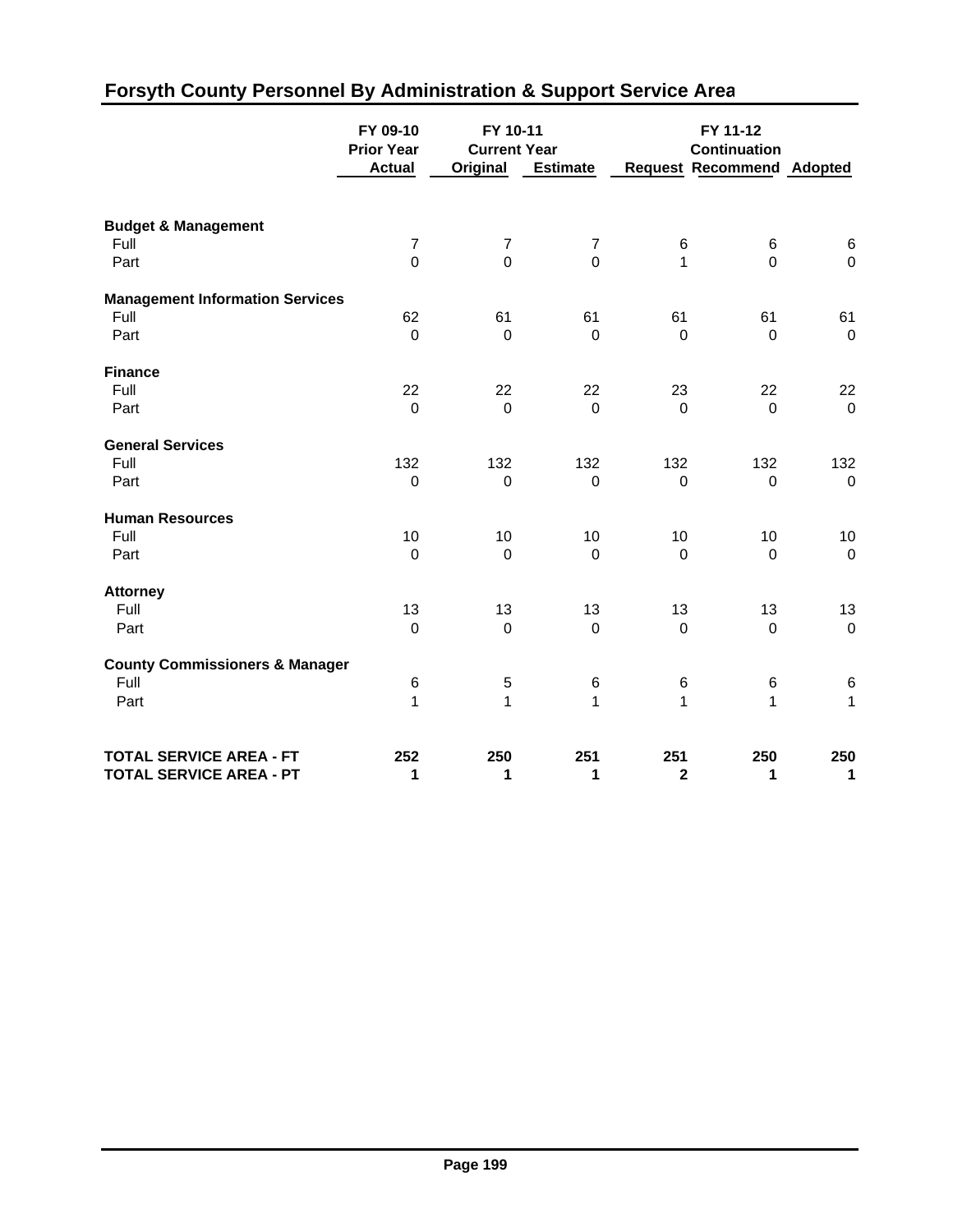## **Budget & Management**



## **Finance Department**

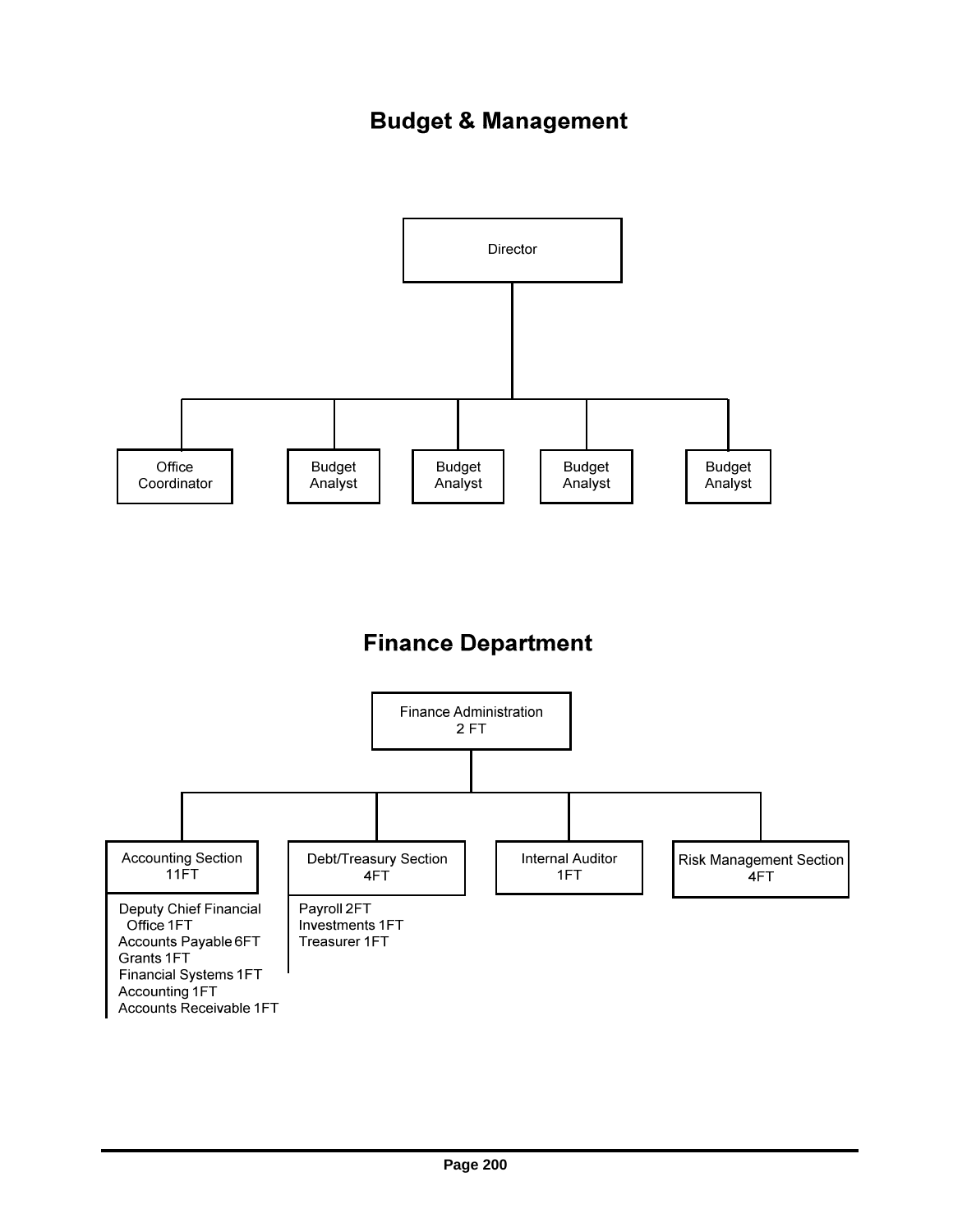## **General Services Department**



# **Management Information Services**

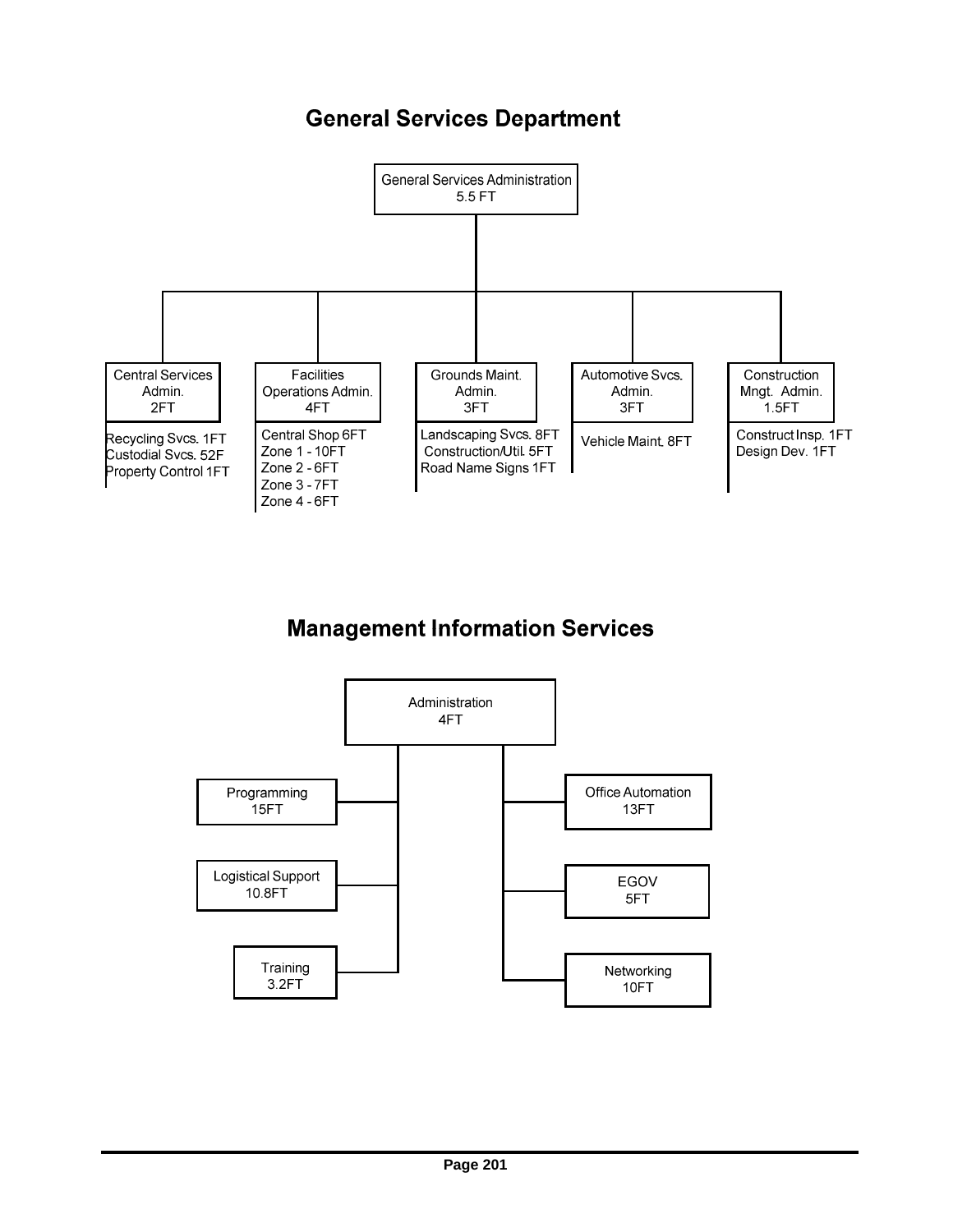### **Human Resources Department**



### **Purchasing Department**

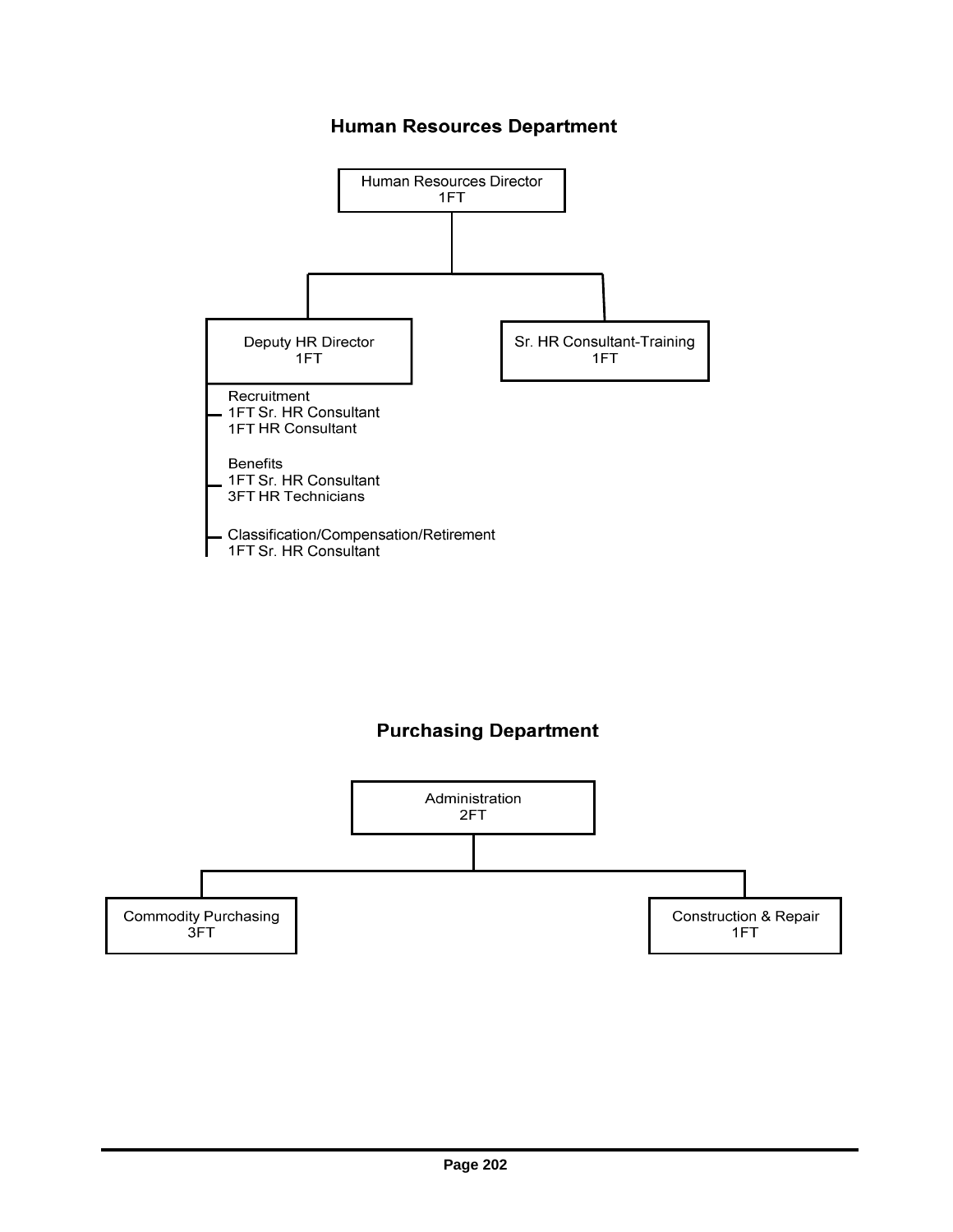## **County Attorney**



## **County Commissioners & Manager Department**

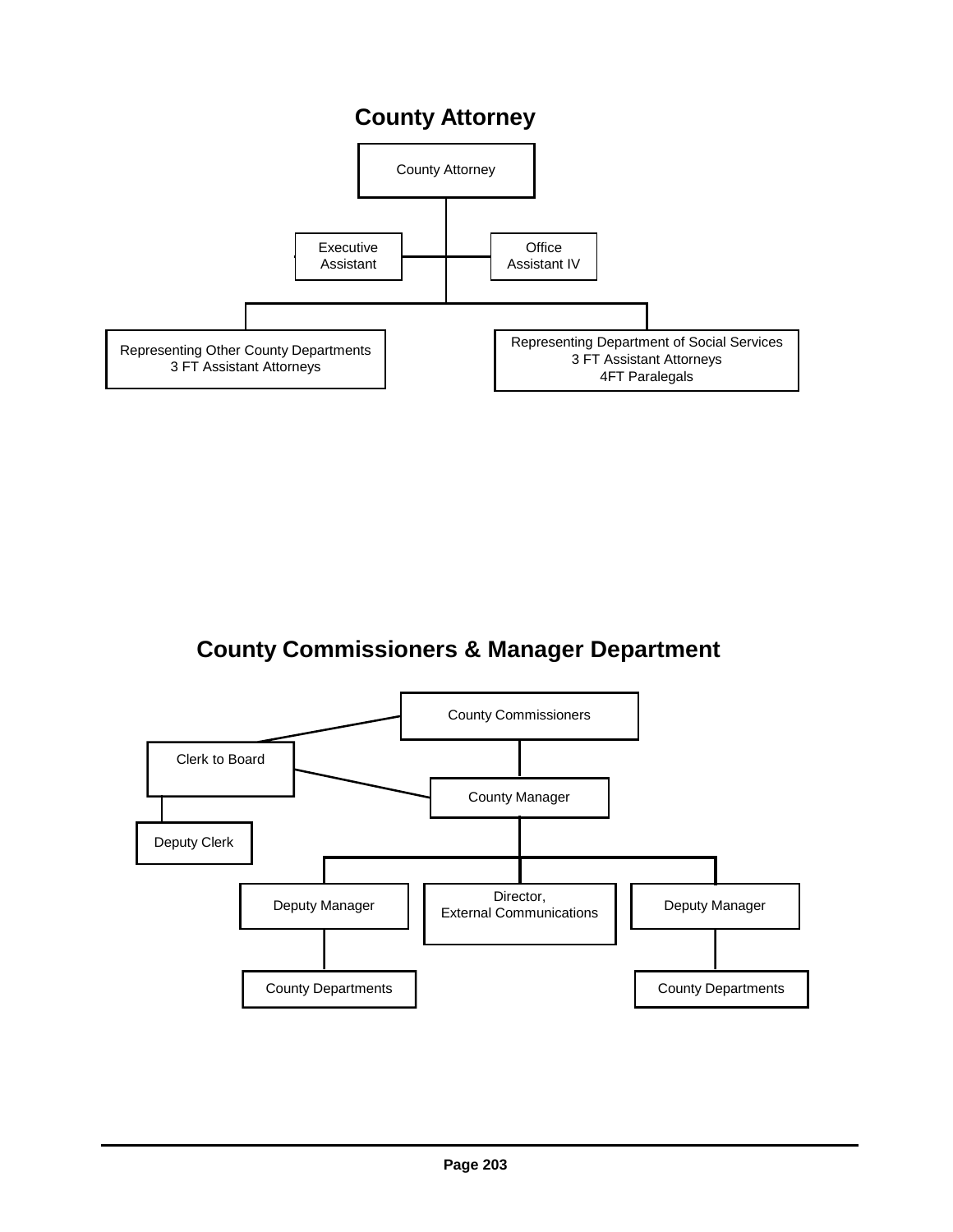### **Budget & Management**

#### *MISSION STATEMENT*

*To provide management analyses, problem solving assistance, and advice to County Commissioners, County Management, and operating departments in an effort to establish the optimal type and level of resources which the organization requires to fulfill its missions, goals, and objectives.*

#### **BUDGET HIGHLIGHTS**

The FY 12 Adopted budget reflects a net decrease of \$34,670 or 6.5% from the FY 11 Original budget.

Personal Services decreases by \$38,392 or 7.6% due to deleting 1FT position after the retirement of the Medical Contract/JCPC Coordinator. Operating expenditures will increase by \$3,722 or 1.5% due to an increase in Other Contractual Services for unanticipated special projects.

| <b>PERFORMANCE MEASURES</b>                                                                                                            |                   |                     |                 |                 |                          |                 |
|----------------------------------------------------------------------------------------------------------------------------------------|-------------------|---------------------|-----------------|-----------------|--------------------------|-----------------|
|                                                                                                                                        |                   | FY 2010             |                 | FY 2011         |                          | FY 2012         |
|                                                                                                                                        |                   | <b>ACTUAL</b>       |                 | <b>ESTIMATE</b> |                          | <b>ESTIMATE</b> |
| These measures relate to the County goal: Provide a sound basis for all budgeting, accounting and financial reporting, and to maintain |                   |                     |                 |                 |                          |                 |
| County facilities, technology and staffing procedures.                                                                                 |                   |                     |                 |                 |                          |                 |
| Annual Budget Eval/Recommended                                                                                                         |                   | Y                   |                 | Y               |                          | Y               |
| Mid-Year Report Prepared                                                                                                               |                   | Υ                   |                 | Υ               |                          | Υ               |
| <b>Projects Completed</b>                                                                                                              |                   | 41                  |                 | 45              |                          | 40              |
| <b>GFOA Certificate Received</b>                                                                                                       |                   | Υ                   |                 | Υ               |                          | Υ               |
| Level of Service Report Updated                                                                                                        |                   | Y                   |                 | Y               |                          | Υ               |
| <b>Estimated Year End Expenditures</b><br>& Revenues Within 2% of Actuals                                                              |                   |                     |                 |                 |                          |                 |
| Expenditures                                                                                                                           |                   | 1.31%               |                 | 1.5%            |                          | 1.5%            |
| Revenues                                                                                                                               |                   | 1.27%               |                 | 1.5%            |                          | 1.5%            |
|                                                                                                                                        |                   |                     |                 |                 |                          |                 |
| <b>PROGRAM SUMMARY</b>                                                                                                                 |                   |                     |                 |                 |                          |                 |
|                                                                                                                                        | FY 09-10          | FY 10-11            |                 |                 | FY 11-12                 |                 |
|                                                                                                                                        | <b>Prior Year</b> | <b>Current Year</b> |                 |                 | <b>Continuation</b>      |                 |
|                                                                                                                                        | <b>Actual</b>     | Original            | <b>Estimate</b> |                 | <b>Request Recommend</b> | Adopted         |
| Budget & Management                                                                                                                    | 519,911           | 514,186             | 509,158         | 496,578         | 493,485                  | 494,516         |
| <b>JCPC Administration</b>                                                                                                             | 0                 | 15,500              | 17,217          | 15,968          | 500                      | 500             |

*Budget & Management* provides required analyses, negotiations, & document production for the creation of the annual budget; management analyses and advice to County Management on various activities; problem solving assistance to operating departments & County Management; monitoring of budget and budgetary control; & generation of monthly, mid-year and annual reports to the Manager and/or County Commissioners.

**Total 519,911 529,686 526,375 512,546 493,985 495,016**

*JCPC Administration* is the provision of administrative support for the Forsyth County Juvenile Crime Prevention Council. This Council helps plan programs and services at the local level for youth delinquency and substance prevention.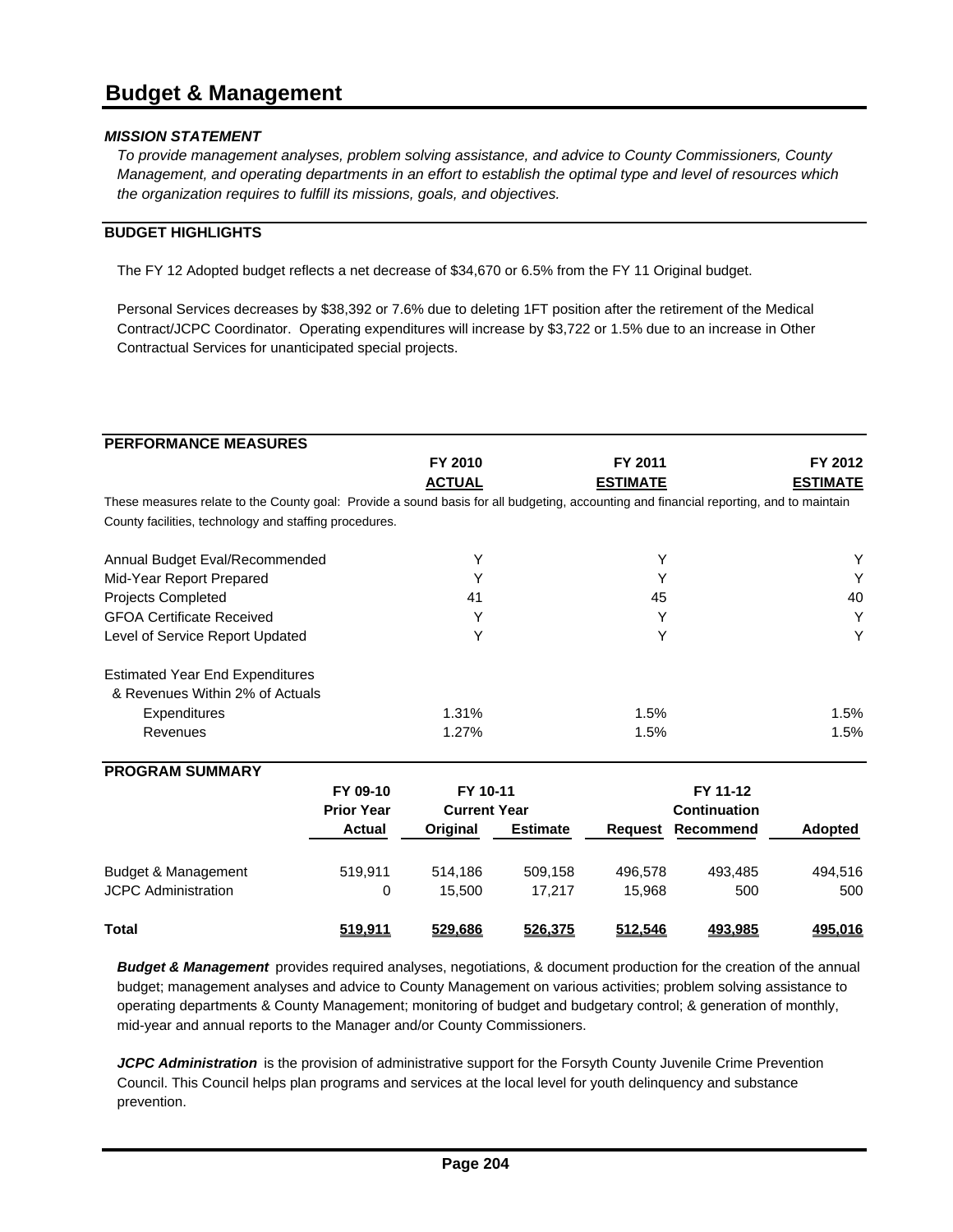# **Budget & Management**

|                                                           | FY 09-10<br><b>Prior Year</b><br><b>Actual</b> | FY 10-11<br><b>Current Year</b><br>Original | <b>Estimate</b>     | Request     | FY 11-12<br><b>Continuation</b><br>Recommend | <b>Adopted</b>                                                             |
|-----------------------------------------------------------|------------------------------------------------|---------------------------------------------|---------------------|-------------|----------------------------------------------|----------------------------------------------------------------------------|
| <b>EXPENDITURES</b><br><b>Personal Services</b>           |                                                |                                             |                     |             |                                              |                                                                            |
| Salaries & Wages                                          | 406,289                                        | 397,945                                     | 395,825             | 382,029     | 364,960                                      | 365,860<br>1FT position deleted.                                           |
| <b>Employee Benefits</b>                                  | 103,907                                        | 107,121                                     | 112,794             | 102,175     | 100,683                                      | 100,814                                                                    |
| <b>Total Personal Services</b>                            | 510,196                                        | 505,066                                     | 508,619             | 484,204     | 465,643                                      | 466,674                                                                    |
| <b>Operating Expenditures</b><br><b>Professional Fees</b> | 635                                            | 650                                         | 4,635               | 650         | 650                                          | 650                                                                        |
| Rent                                                      | 120                                            | 120                                         | 120                 | 120         | 120                                          | Fee to submit document to GFOA.<br>120                                     |
|                                                           |                                                |                                             |                     |             |                                              |                                                                            |
| <b>Other Purchased Services</b>                           | 615                                            | 11,300                                      | 1,750               | 16,000      | 16,000                                       | 16,000<br>Insurance premiums, contractual study.                           |
| Training & Conference                                     | 6,177                                          | 7,250                                       | 8,690               | 6,700       | 6,700                                        | 6,700                                                                      |
| <b>General Supplies</b>                                   | 1,713                                          | 2,800                                       | 2,100               | 2,600       | 2,600                                        | CYE increase for Public Executive Leadership Academy application.<br>2,600 |
| <b>Other Operating Costs</b>                              | 455                                            | 2,500                                       | 461                 | 2,272       | 2,272                                        | 2,272                                                                      |
| <b>Total Operating Exps.</b>                              | 9,715                                          | 24,620                                      | 17,756              | 28,342      | 28,342                                       | Insurance claims, memberships & dues.<br>28,342                            |
| <b>Total Expenditures</b>                                 | 519,911                                        | 529,686                                     | 526,375             | 512,546     | 493,985                                      | 495,016                                                                    |
| <b>Cost-Sharing Expenses</b><br>Contra-Expenses           | 35,030<br>0                                    | 42,466<br>0                                 | 39,289<br>$\pmb{0}$ | 45,364<br>0 | 45,364<br>0                                  | 45,364<br>$\boldsymbol{0}$                                                 |
|                                                           |                                                |                                             |                     |             |                                              |                                                                            |
| <b>REVENUES</b>                                           | $\underline{\mathbf{0}}$                       | 15,500                                      | 15,492              | 15,500      | 15,500                                       | 15,500                                                                     |
| <b>Positions:FT/PT</b>                                    | 7/0                                            | 7/0                                         | 7/0                 | 6/1         | 6/0                                          | 6/0<br>1FT position deleted.                                               |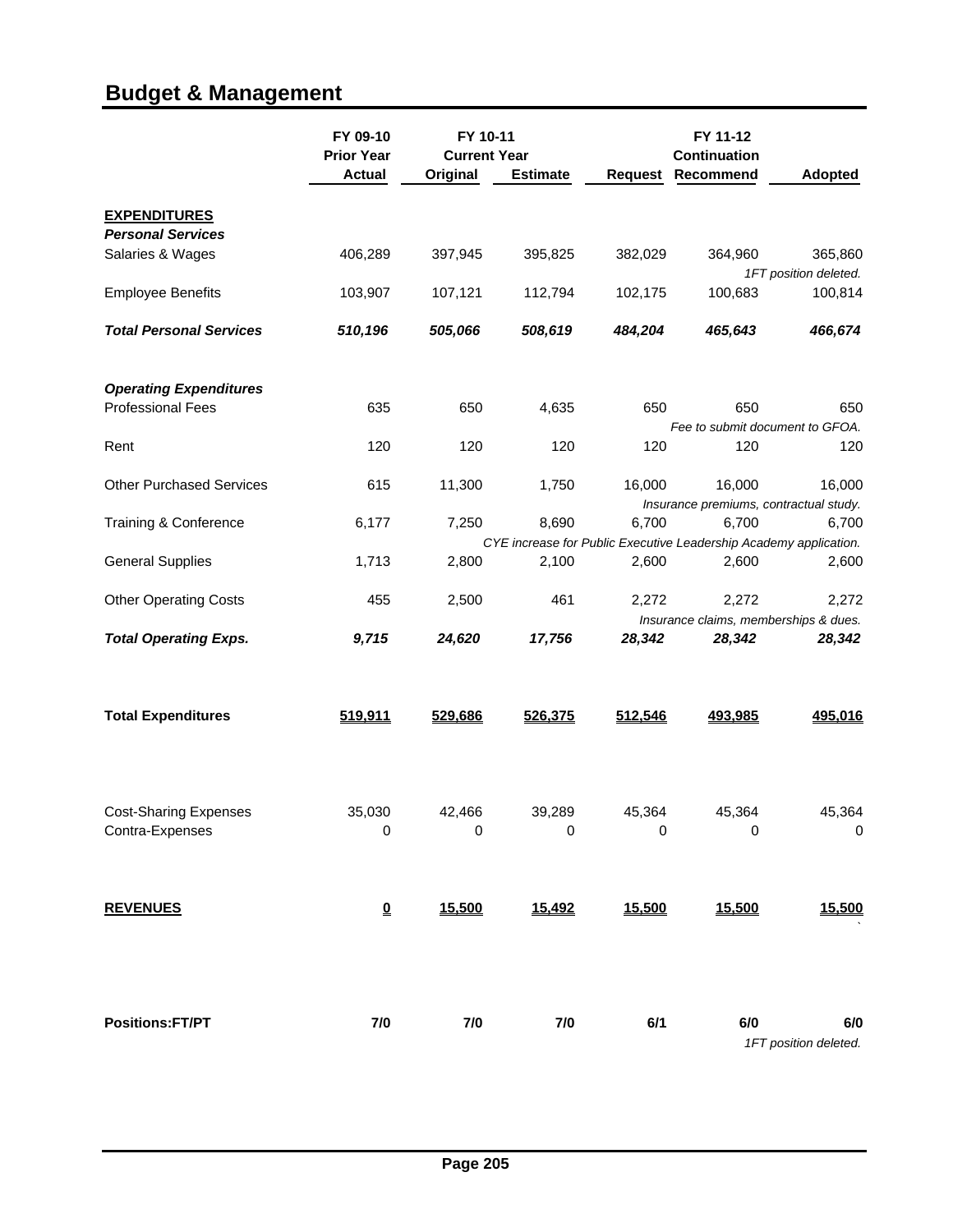*To further the goals of Forsyth County Government by providing an environment in which staff can deliver customer friendly services effectively and within budget.*

#### **BUDGET HIGHLIGHTS**

The FY 12 Adopted budget reflects a decrease of \$86,352 in expenditures. This decrease is a result of several factors such as reduced training and conference, copier rental, telephone charges and longevity. However, there are some increases included such as annualizing performance, employee health and retirement benefits, computer replacements, server and software replacements and hardware maintenance.

Revenues are down slightly due to fewer print shop services to CenterPoint.

### **PERFORMANCE MEASURES**

| FY 2011<br>FY 2012                                                                                                                     |
|----------------------------------------------------------------------------------------------------------------------------------------|
|                                                                                                                                        |
| <b>ESTIMATE</b><br><b>ESTIMATE</b>                                                                                                     |
| These measures relate to the County goal: Provide a sound basis for all budgeting, accounting and financial reporting, and to maintain |
|                                                                                                                                        |
| 1.362<br>1.500                                                                                                                         |
| 700<br>687                                                                                                                             |
| 99.9%<br>99.9%                                                                                                                         |
| 2,200<br>2,100                                                                                                                         |
| 162.0<br>192.0                                                                                                                         |
|                                                                                                                                        |

#### **PROGRAM SUMMARY**

|                           | FY 09-10<br><b>Prior Year</b> | FY 10-11<br><b>Current Year</b> |                 |                | FY 11-12<br><b>Continuation</b> |           |
|---------------------------|-------------------------------|---------------------------------|-----------------|----------------|---------------------------------|-----------|
|                           | Actual                        | Original                        | <b>Estimate</b> | <b>Request</b> | Recommend                       | Adopted   |
| Operations                | 1,592,779                     | 1,338,095                       | 1,233,603       | 1,989,062      | 1,387,116                       | 1,388,882 |
| Programming               | 1.462.906                     | 1,433,788                       | 1.483.278       | 1,461,273      | 1.461.792                       | 1,463,655 |
| <b>Client Services</b>    | 1,469,595                     | 1,525,978                       | 1.534.309       | 1,491,637      | 1,447,750                       | 1,449,595 |
| Computer Systems Supp.    | 310,138                       | 0                               | 0               | $\Omega$       | 0                               | $\Omega$  |
| <b>Logistical Support</b> | 1,550,899                     | 1,702,299                       | 1.562.835       | 1.550.162      | 1,515,751                       | 1,517,682 |
| Networking                | 1,182,019                     | 1,742,140                       | 1,772,909       | 1,958,121      | 1,834,761                       | 1,837,099 |
| <b>Training Center</b>    | 182.128                       | 174.489                         | 143.034         | 173.215        | 173.303                         | 173,524   |
| <b>Total</b>              | 7,750,464                     | 7,916,789                       | 7,729,968       | 8,623,470      | 7,820,473                       | 7,830,437 |

*Operations* provides mass printing services, IT supplies and related services for centralized Computer Room.

*Programming* provides analysis and programming for County Departments, including GIS.

*E-Gov* develops and maintains the County's Internet content and online services, and County's intranet (FCNET).

*Client Services* oversees office automation, personal computers and peripherals, telephones and telephony services for all County departments.

*Logistical Support* administers the Print Shop, Mail Services and Copier Management and Training Center.

*Networking* oversees the operation of Local Area Network and Wide Area Network infrastructures as well as departmental file servers, application services, database servers and e-mail services.

*Training* provides computer training to County employees and HelpDesk services.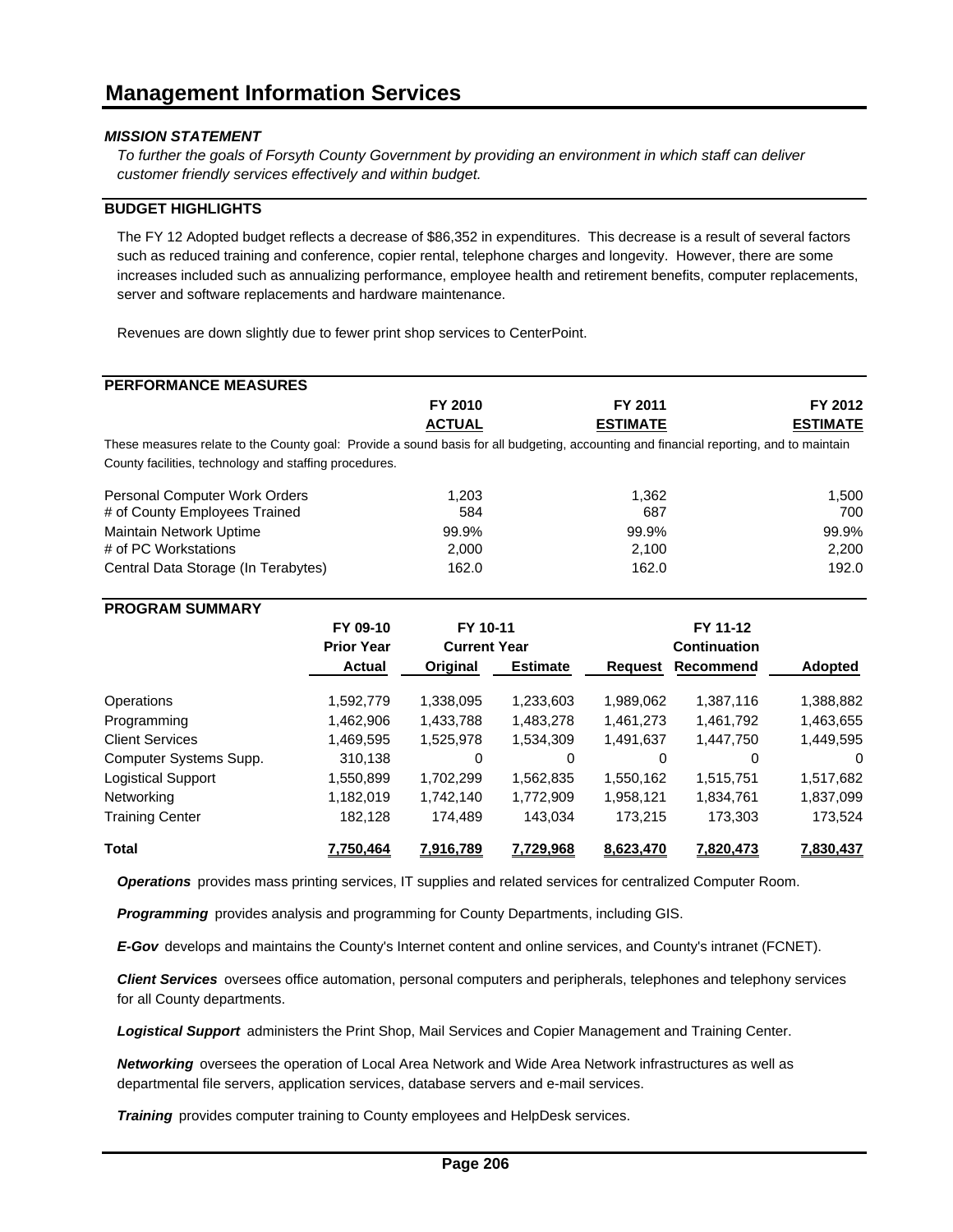## **FY 09-10 FY 11-12 FY 10-11 Prior Year Current Year Continuation Actual Original Estimate Request Recommend Adopted EXPENDITURES** *Personal Services* Salaries & Wages 3,652,170 3,575,551 3,626,599 3,667,385 3,641,285 3,649,985 Other Employee Comp. 100,000 0000 0 Employee Benefits 1,024,708 1,016,833 1,075,028 1,068,985 1,065,192 1,066,456 *Total Personal Services 4,776,878 4,592,384 4,701,627 4,736,370 4,706,477 4,716,441 Operating Expenditures* Maintenance Service 324,146 407,970 425,073 506,137 463,012 463,012 *Copier maintenance, hardware maintenance for computer equipment.* Rent 299,392 345,000 251,000 180,173 157,388 157,388 *Mail meter rental and copier rental agreement.* Construction Services 7,654 15,000 17,000 55,000 15,000 15,000 *Wiring projects.* Other Purchased Services 1,080,558 1,189,135 1,150,108 1,174,650 1,079,050 1,079,050 *Insurance premiums, software maintenance, consultant svcs. Contracts, phone & data line charges.* Training & Conference 33,502 41,500 40,400 98,145 31,400 31,400 *Training & personal mileage.* General Supplies 611,357 738,500 549,765 1,073,580 751,020 751,020 *Computer & printer replacement, postage, small equipment, repair supplies.* Operating Supplies 441,072 435,000 440,600 560,600 443,850 443,850 *Software, paper, printer supplies, computer supplies.* Other Operating Costs 12,705 22,300 24,395 20,315 19,276 19,276 *Winston net membership, memberships & dues, books & subscriptions, insurance claims. Total Operating Exps. 2,810,386 3,194,405 2,898,341 3,668,600 2,959,996 2,959,996 Capital Outlay 163,200 130,000 130,000 218,500 154,000 154,000 Software, server replacements and equipment for County departments.* **Total Expenditures 7,750,464 7,916,789 7,729,968 8,623,470 7,820,473 7,830,437** Cost-Sharing Expenses 110,804 454,656 452,785 470,828 464,448 464,448 Contra-Expenses (2,838,650) (3,089,121) (2,735,350) (2,935,063) (2,927,977) (2,927,977) **REVENUES 62,603 29,400 21,200 21,200 21,200 21,200 Positions:FT/PT 62/0 61/0 61/0 61/0 61/0 61/0**

### **Management Information Services**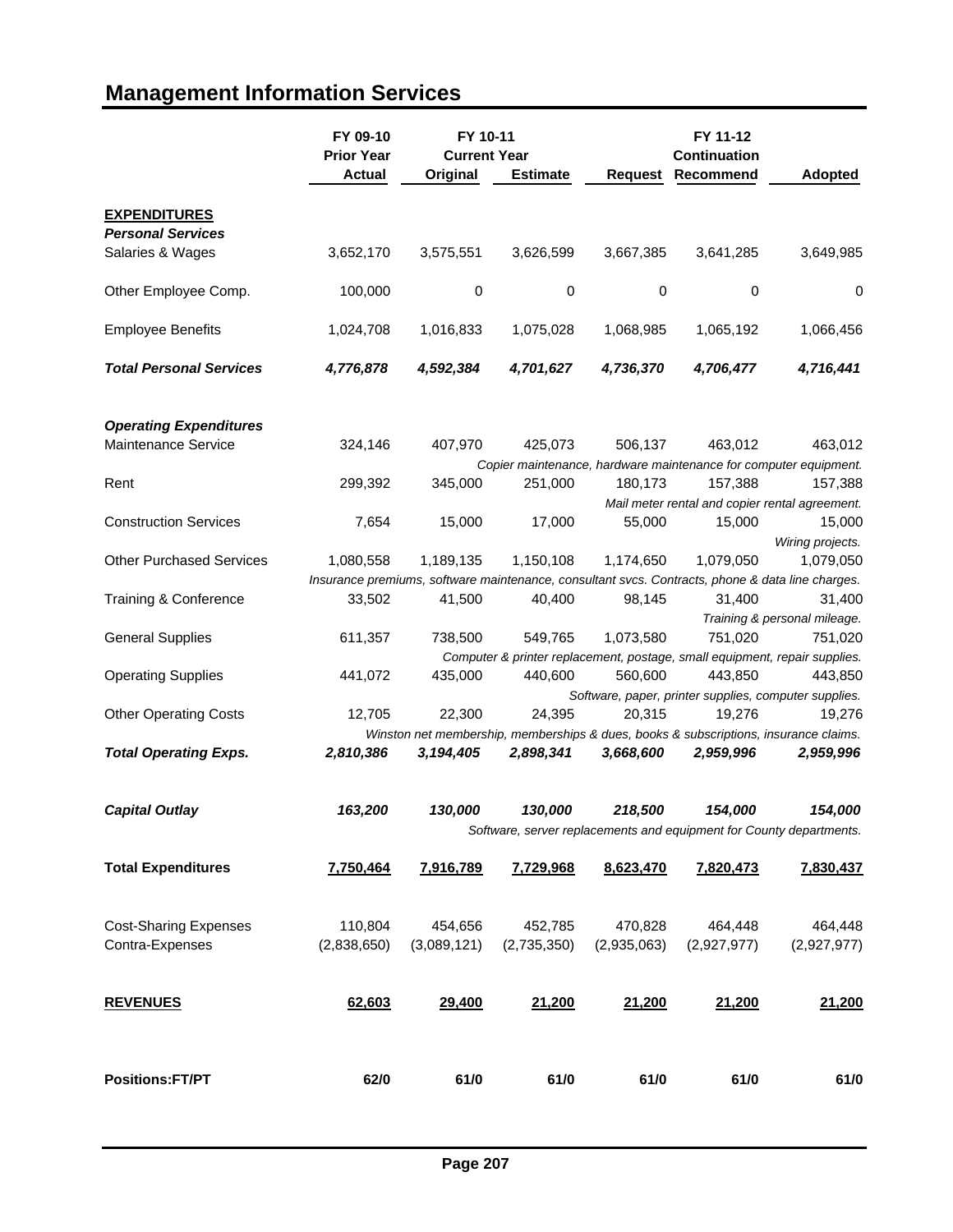*To preserve, enhance and provide accountability for the County's financial resources.*

#### **BUDGET HIGHLIGHTS**

The FY 12 Adopted budget will be a net County dollar decrease of 0.6%, or \$13,193, from the FY 11 Current Year Original budget.

The Adopted budget has a decrease in Personal Services of 0.2%, or \$3,038. Regular & Temporary Salaries and Longevity had a total decrease of \$27,572. There is an increase of \$24,534 in Employee Benefits (health insurance and retirement) costs. Personnel changes due to a retirement make up the majority of the decreases in Personal Services.

| <b>PERFORMANCE MEASURES</b>                                                                                                            |                   |                     |                 |                 |                     |                 |
|----------------------------------------------------------------------------------------------------------------------------------------|-------------------|---------------------|-----------------|-----------------|---------------------|-----------------|
|                                                                                                                                        |                   | FY 2010             |                 | FY 2011         |                     | FY 2012         |
|                                                                                                                                        |                   | <b>ACTUAL</b>       |                 | <b>ESTIMATE</b> |                     | <b>ESTIMATE</b> |
| These measures relate to the County goal: Provide a sound basis for all budgeting, accounting and financial reporting, and to maintain |                   |                     |                 |                 |                     |                 |
| County facilities, technology and staffing procedures.                                                                                 |                   |                     |                 |                 |                     |                 |
| Disbursements through Accounts Payable                                                                                                 |                   |                     |                 |                 |                     |                 |
| # Check Payments                                                                                                                       |                   | 41,412              |                 | 28,600          |                     | 28,500          |
| Dollar volume paid by check                                                                                                            |                   | \$71,985,435        |                 | \$60,857,500    |                     | \$60,100,000    |
| # Direct deposit payments                                                                                                              |                   | 727                 |                 | 4,700           |                     | 5,000           |
| Dollar volume direct deposit payments                                                                                                  |                   | 13,543,071          |                 | \$35,846,300    |                     | \$37,000,000    |
| Treasury - # Wire/Direct Deposit Payments                                                                                              |                   | 2,784               |                 | 2,755           |                     | 2,800           |
| Payroll - # Direct Deposit Payments                                                                                                    |                   | 57,445              |                 | 57,676          |                     | 57,800          |
| Non-Bond Investment Portfolio Earnings (All Fc                                                                                         |                   | \$688,384           |                 | \$668,734       |                     | \$688,486       |
| <b>Audits Performed</b>                                                                                                                |                   |                     |                 |                 |                     |                 |
| Audits                                                                                                                                 |                   | 2                   |                 | 5               |                     | 3               |
| Follow-ups                                                                                                                             |                   | 2                   |                 | 2               |                     | 2               |
| <b>Special Projects</b>                                                                                                                |                   | 4                   |                 |                 |                     |                 |
| <b>PROGRAM SUMMARY</b>                                                                                                                 |                   |                     |                 |                 |                     |                 |
|                                                                                                                                        | FY 09-10          | FY 10-11            |                 |                 | FY 11-12            |                 |
|                                                                                                                                        | <b>Prior Year</b> | <b>Current Year</b> |                 |                 | <b>Continuation</b> |                 |
|                                                                                                                                        | <b>Actual</b>     | Original            | <b>Estimate</b> | Reguest         | Recommend           | Adopted         |
| Finance                                                                                                                                | 1,875,191         | 2,092,422           | 2,153,711       | 2,151,562       | 2,076,275           | 2,079,229       |

*Finance* provides general accounting, payroll, disbursing, cash forecasting, investing, debt management and bond issuance, budgetary control, grant accounting and compliance, record retention, financial systems analysis, and fixed asset accounting services; monthly, quarterly, mid-year, and annual reports to the Manager and/or Board of County Commissioners; financial advice to the Manager & departments/agencies. Finance also provides County Management with appraisals, analyses, recommendations and pertinent comments concerning the review of various County activities. The Department's Risk Management Section identifies and controls the risk of accidental loss to which the County and participating local agencies are exposed & arranges appropriate funding mechanism for covered losses. Finance supports the Tourism Development Authority.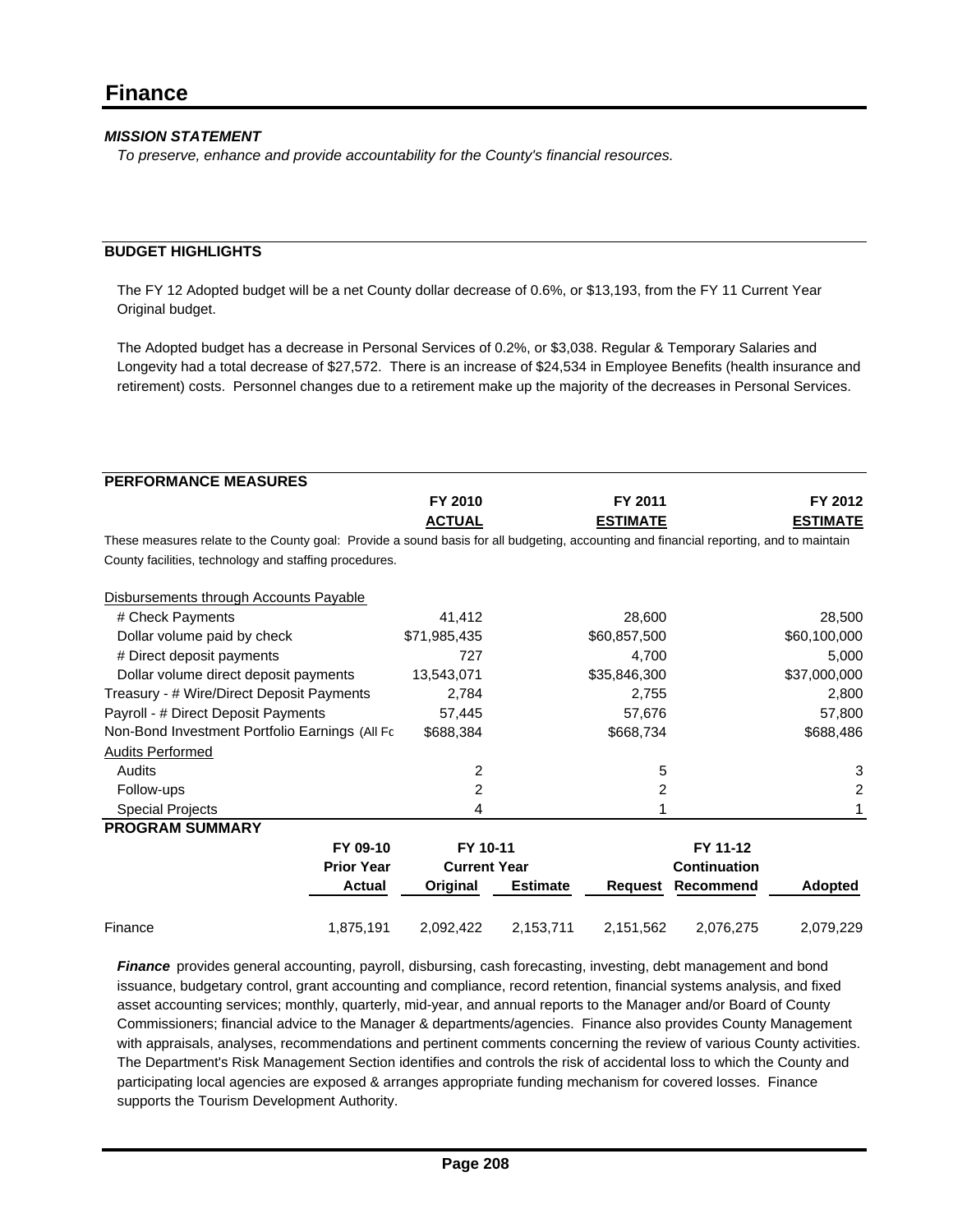### **Finance**

|                                                 | FY 09-10<br><b>Prior Year</b> | FY 10-11<br><b>Current Year</b> |                 |                | FY 11-12<br><b>Continuation</b> |                                                                                                    |
|-------------------------------------------------|-------------------------------|---------------------------------|-----------------|----------------|---------------------------------|----------------------------------------------------------------------------------------------------|
|                                                 | <b>Actual</b>                 | Original                        | <b>Estimate</b> | <b>Request</b> | Recommend                       | <b>Adopted</b>                                                                                     |
| <b>EXPENDITURES</b><br><b>Personal Services</b> |                               |                                 |                 |                |                                 |                                                                                                    |
| Salaries & Wages                                | 1,268,850                     | 1,273,610                       | 1,226,433       | 1,295,606      | 1,243,458                       | 1,246,038                                                                                          |
| <b>Employee Benefits</b>                        | 354,772                       | 360,422                         | 377,990         | 399,766        | 384,582                         | 384,956                                                                                            |
| <b>Total Personal Services</b>                  | 1,623,622                     | 1,634,032                       | 1,604,423       | 1,695,372      | 1,628,040                       | 1,630,994                                                                                          |
| <b>Operating Expenditures</b>                   |                               |                                 |                 |                |                                 |                                                                                                    |
| <b>Professional Fees</b>                        | 60,871                        | 162,500                         | 250,099         | 162,500        | 162,500                         | 162,500                                                                                            |
|                                                 |                               |                                 |                 |                |                                 | Includes benefits consultant, bond issuance costs, actuarial study, arbitrage rebate/tax services. |
| <b>Maintenance Service</b>                      | 0                             | 2,500                           | 0               | 2,500          | 2,500                           | 2,500                                                                                              |
| Rent                                            | 45                            | 0                               | 60              | 0              | 0                               | 0                                                                                                  |
| <b>Other Purchased Services</b>                 | 155,582                       | 213,450                         | 219,573         | 213,250        | 213,250                         | 213,250                                                                                            |
|                                                 |                               |                                 |                 |                |                                 | Cost allocation plan, financial system software maintenance, bank service, insurance premiums.     |
| Training & Conference                           | 20,884                        | 43,925                          | 43,000          | 43,925         | 36,425                          | 36,425                                                                                             |
|                                                 |                               |                                 |                 |                |                                 | Certification training, GFOA & performance users conference, other specialized training for staff. |
| <b>General Supplies</b>                         | 9,571                         | 19,000                          | 21,500          | 19,000         | 19,000                          | 19,000                                                                                             |
|                                                 | $\pmb{0}$                     | 6,000                           | 4,000           | 6,000          | 6,000                           | Office supplies, books & subscriptions, small equipment.<br>6,000                                  |
| <b>Operating Supplies</b>                       |                               |                                 |                 |                |                                 | Audio-visual & training supplies for risk management safety training.                              |
| <b>Other Operating Costs</b>                    | 4,616                         | 11,015                          | 11,056          | 9,015          | 8,560                           | 8,560                                                                                              |
| <b>Total Operating Exps.</b>                    | 251,569                       | 458,390                         | 549,288         | 456,190        | 448,235                         | Insurance claims, memberships & dues.<br>448,235                                                   |
| <b>Total Expenditures</b>                       | 1.875.191                     | 2.092.422                       | 2,153,711       | 2,151,562      | 2.076.275                       | <u>2.079.229</u>                                                                                   |
|                                                 |                               |                                 |                 |                |                                 |                                                                                                    |
| <b>Cost-Sharing Expenses</b>                    | 182,936                       | 165,558                         | 168,558         | 187,653        | 187,653                         | 187,653                                                                                            |
| Contra-Expenses                                 | 0                             | 0                               | 0               | 0              | 0                               | 0                                                                                                  |
|                                                 |                               |                                 |                 |                |                                 |                                                                                                    |
| <b>REVENUES</b>                                 | 324,504                       | 49,700                          | 72,200          | 49,700         | 49,700                          | 49,700                                                                                             |
|                                                 |                               |                                 |                 |                |                                 |                                                                                                    |
| <b>Positions:FT/PT</b>                          | 22/0                          | 22/0                            | 22/0            | 23/0           | 22/0                            | 22/0                                                                                               |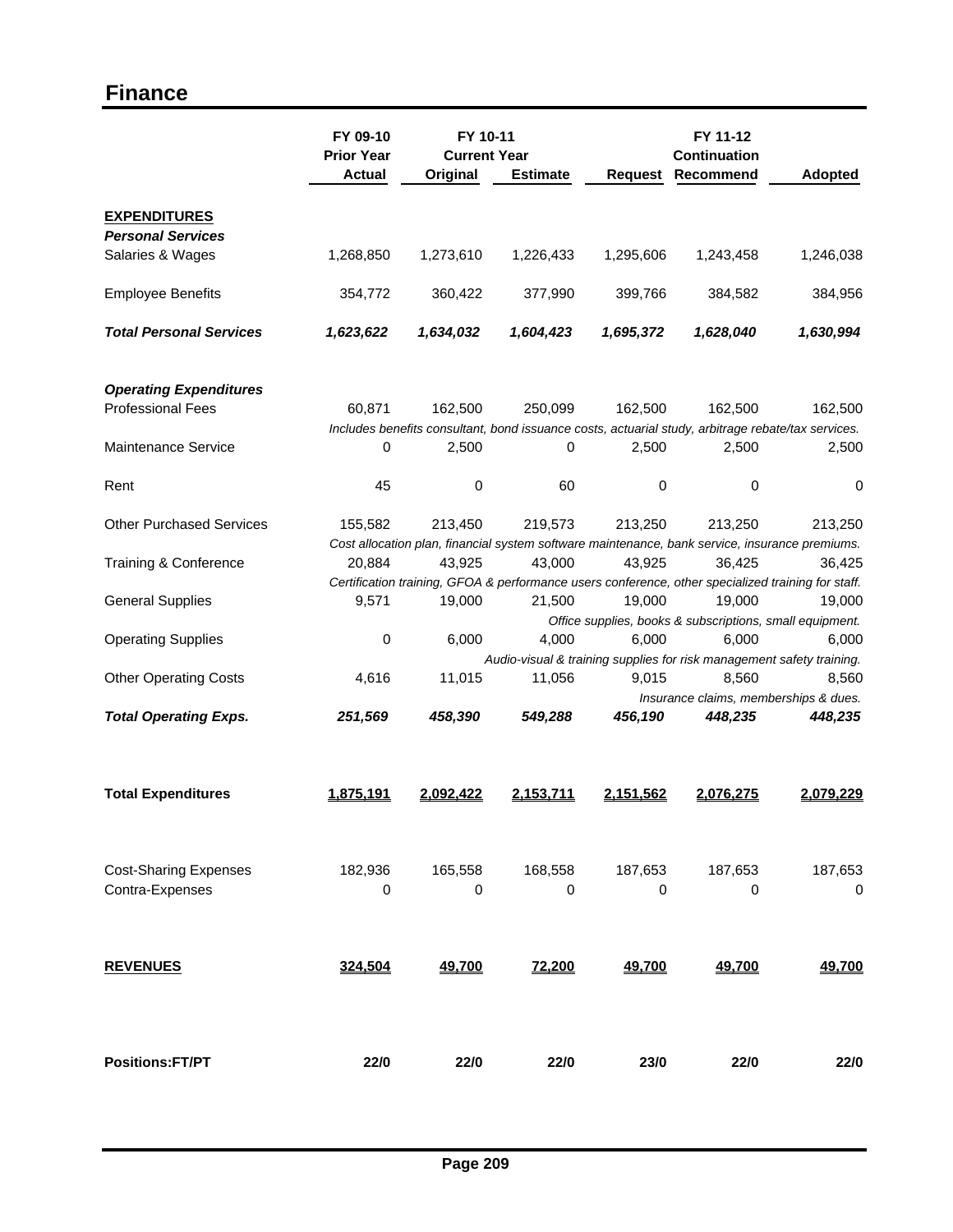### **General Services**

#### *MISSION STATEMENT*

*To provide quality management of the County's Facility, Fleet and land assets in support of County, State Court and CenterPoint Human Services Departments in a manner consistent with the goals of Forsyth County.*

#### **BUDGET HIGHLIGHTS**

The FY 12 Adopted expenditure budget decreases by \$78,482 or .6% from the Current Year Original. The revenue decreases by \$87,000 or 7%. Facility fees generated by activity (such as filing fees) at the Hall of Justice has been lower than projected for the past 3 years, and the Adopted FY 12 budget is decreased by \$75,000 to match the lower projections. This is the primary reason for the overall decrease in revenue. In the Current Year Original budget the department also budgeted one-time revenue for the sale of surplus items & for FY 12 represents a revenue decrease of \$19,000. Other revenues increase by \$7,000 and this will slightly offset the decreases. County dollars will increase by \$8,518 over the Current Year Original.

There is enough funding in the Adopted budget to replace all emergency vehicles at the 120,000 mile replacement threshold. While this threshold used to be 100,000, it is important to note that vehicle reliability is improving and the County has not adjusted the replacement threshold. The budget also contains \$100,000 for replacement of nonemergency vehicles. This is not enough funding to replace all eligible vehicles in FY 2012.

Uncertainty surrounding gasoline prices is a major factor in the FY 12 budget and the foreseeable future. The budget assumes prices of \$3 per gallon and a total of 500,000 gallons consumed. The budget for gasoline is \$1.5 million and this is an increase of \$262,500. The department has been able to offset some of that increase by reducing elevator maintenance costs (\$106,570) and energy projects that help reduce electricity costs (\$94,675). The department requested \$578,700 in capital repairs for FY 12. Many of the requested projects will be coupled with existing Pay-Go projects, and this means that the \$55,000 in the budget should be enough to cover the remaining projects not included in Pay-Go projects.

#### **PERFORMANCE MEASURES**

|                                                                                                                                                                                                  |                   | FY 2010             |                 | FY 2011         |                     | FY 2012         |
|--------------------------------------------------------------------------------------------------------------------------------------------------------------------------------------------------|-------------------|---------------------|-----------------|-----------------|---------------------|-----------------|
|                                                                                                                                                                                                  |                   | <b>ACTUAL</b>       |                 | <b>ESTIMATE</b> |                     | <b>ESTIMATE</b> |
| These measures relate to the County goal: Provide a sound basis for all budgeting, accounting and financial reporting, and to maintain<br>County facilities, technology and staffing procedures. |                   |                     |                 |                 |                     |                 |
| # Facilities                                                                                                                                                                                     |                   | 72                  |                 | 72              |                     | 72              |
| Square Footage - Active                                                                                                                                                                          |                   | 1,864,494           |                 | 1,853,678       |                     | 1,060,403       |
| Square Footage - Vacant                                                                                                                                                                          |                   | 483,860             |                 | 488,696         |                     | 488,696         |
| Road Name Signs                                                                                                                                                                                  |                   | 234                 |                 | 250             |                     | 250             |
| Assigned Fleet Vehicles*                                                                                                                                                                         |                   | 631                 |                 | 618             |                     | 618             |
| *Does not include vehicles for CenterPoint.                                                                                                                                                      |                   |                     |                 |                 |                     |                 |
| <b>PROGRAM SUMMARY</b>                                                                                                                                                                           |                   |                     |                 |                 |                     |                 |
|                                                                                                                                                                                                  | FY 09-10          | FY 10-11            |                 |                 | FY 11-12            |                 |
|                                                                                                                                                                                                  | <b>Prior Year</b> | <b>Current Year</b> |                 |                 | <b>Continuation</b> |                 |
|                                                                                                                                                                                                  | Actual            | Original            | <b>Estimate</b> | <b>Request</b>  | Recommend           | <b>Adopted</b>  |
| <b>Automotive Services</b>                                                                                                                                                                       | 4,582,337         | 4,292,553           | 4,958,017       | 7,189,441       | 4,397,512           | 4,402,730       |
| <b>Central Services</b>                                                                                                                                                                          | 2,491,042         | 2,397,429           | 2,321,807       | 2,484,726       | 2,391,736           | 2,394,575       |
| <b>Construction Management</b>                                                                                                                                                                   | 300,557           | 306,000             | 311,857         | 295,314         | 289,266             | 289,609         |
| <b>Facilities Operations</b>                                                                                                                                                                     | 2,362,533         | 2,277,311           | 2,246,422       | 2,381,091       | 2,352,547           | 2,355,338       |
| Grounds Maintenance                                                                                                                                                                              | 1,019,040         | 1,025,898           | 1,005,769       | 1,112,871       | 1,058,008           | 1,059,263       |
| <b>Facility Expenses</b>                                                                                                                                                                         | 2,324,023         | 2,619,970           | 2,369,708       | 2,504,264       | 2,336,392           | 2,339,164       |
| Total                                                                                                                                                                                            | 13.079.532        | <u>12.919.161</u>   | 13.213.580      | 15,967,707      | <u>12.825.461</u>   | 12.840.679      |

*Construction Management* oversees the planning, design and construction of new and renovated County facilities; administers the County's Facilities Renewal Program.

Facilities Operations maintains heating, air conditioning, refrigeration, plumbing, electrical, electronics, elevators, roof systems and life safety systems for all County facilities.

*Central Services* provides custodial services for all County facilities; property control; warehousing; surplus property disposal and the Recycling Program.

*Automotive Services* maintains the County's fleet, purchases new vehicles and conducts the auction for surplused vehicles *Grounds Maintenance* maintains the grounds, landscaping & parking lots for all County facilities and parks, constructs & maintains various outdoor structures, provides & installs replacement street signs in the unincorporated area & maintains watershed dams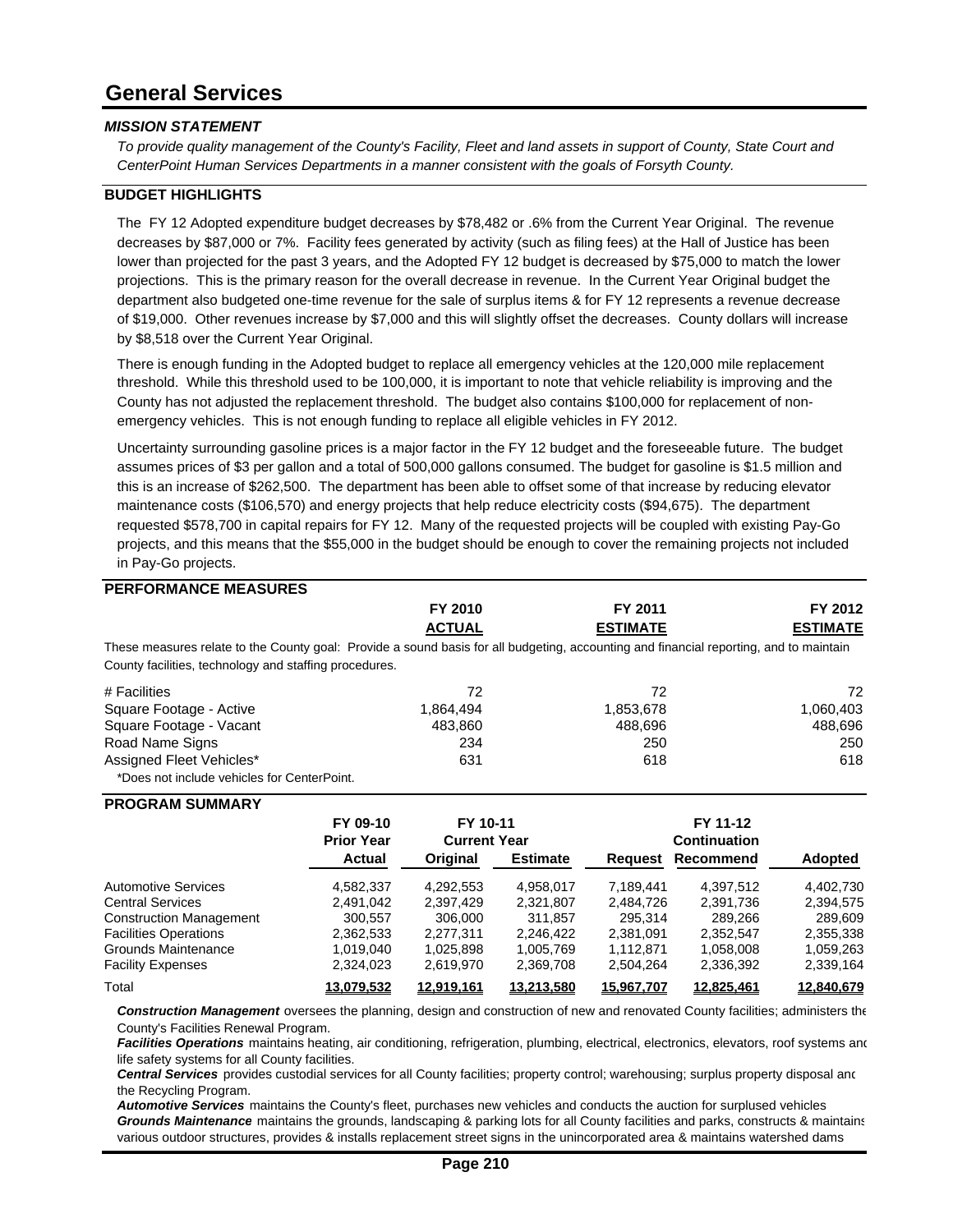## **General Services**

|                                                 | FY 09-10                                                                                               | FY 10-11            |                 |                | FY 11-12            |                                                                                                |
|-------------------------------------------------|--------------------------------------------------------------------------------------------------------|---------------------|-----------------|----------------|---------------------|------------------------------------------------------------------------------------------------|
|                                                 | <b>Prior Year</b>                                                                                      | <b>Current Year</b> |                 |                | <b>Continuation</b> |                                                                                                |
|                                                 | <b>Actual</b>                                                                                          | Original            | <b>Estimate</b> | <b>Request</b> | Recommend           | <b>Adopted</b>                                                                                 |
| <b>EXPENDITURES</b><br><b>Personal Services</b> |                                                                                                        |                     |                 |                |                     |                                                                                                |
| Salaries & Wages                                | 4,148,084                                                                                              | 4,152,184           | 4,027,857       | 4,120,237      | 4,120,237           | 4,133,524                                                                                      |
| Other Employee Compensation                     | 100,000                                                                                                | $\mathbf 0$         | 0               | $\mathbf 0$    | 0                   | 0                                                                                              |
| <b>Employee Benefits</b>                        | 1,560,097                                                                                              | 1,607,011           | 1,646,325       | 1,708,523      | 1,708,523           | 1,710,454                                                                                      |
| <b>Board Compensation</b>                       | 900                                                                                                    | 0                   | 0               | 0              | 0                   | 0                                                                                              |
| <b>Total Personal Services</b>                  | 5,809,081                                                                                              | 5,759,195           | 5,674,182       | 5,828,760      | 5,828,760           | 5,843,978                                                                                      |
| <b>Operating Expenditures</b>                   |                                                                                                        |                     |                 |                |                     |                                                                                                |
| <b>Professional Fees</b>                        | 802,217                                                                                                | 831,150             | 824,125         | 830,150        | 830,150             | 830,150                                                                                        |
|                                                 |                                                                                                        |                     |                 |                |                     | Custodial and security services; legal and engineering fees.                                   |
| Maintenance Service                             | 658,709                                                                                                | 605,776             | 543,925         | 571,691        | 491,341             | 491,341                                                                                        |
| Rent                                            | 496,165                                                                                                | 633,500             | 604,862         | 633,500        | 599,500             | Janitorial services, building and mechanical systems projects.<br>599,500                      |
|                                                 |                                                                                                        |                     |                 |                |                     | Includes Parole, Probation & Community Service lease; juror parking, Public Defender's Office. |
| <b>Utility Services</b>                         | 85,153                                                                                                 | 52,100              | 56,759          | 55,800         | 51,800              | 51,800                                                                                         |
|                                                 |                                                                                                        |                     |                 |                |                     | Includes solid waste disposal charges, water & sewer services.                                 |
| <b>Construction Services</b>                    | 312,654                                                                                                | 55,000              | 134,575         | 578,700        | 55,000              | 55,000                                                                                         |
|                                                 |                                                                                                        |                     |                 |                |                     | Capital Repair Plan.                                                                           |
| <b>Other Purchased Services</b>                 | 160,335                                                                                                | 181,750             | 179,849         | 334,950        | 330,050             | 330,050                                                                                        |
|                                                 | Insurance premiums, pagers, telephone services, blanket contracts for preventive maintenance services. |                     |                 |                |                     |                                                                                                |
| Training & Conference                           | 3,542                                                                                                  | 6,250               | 5,905           | 16,700         | 5,850               | 5,850                                                                                          |
| <b>General Supplies</b>                         | 586,243                                                                                                | 544,325             | 517,813         | 594,075        | 523,750             | 523,750                                                                                        |
|                                                 |                                                                                                        |                     |                 |                |                     | Janitorial & maintenance repair supplies; small equipment purchases.                           |
| Energy                                          | 1,815,912                                                                                              | 2,433,400           | 2,260,064       | 2,649,591      | 2,599,725           | 2,599,725                                                                                      |
|                                                 |                                                                                                        |                     |                 |                |                     | Electricity, natural gas, gasoline.                                                            |
| <b>Operating Supplies</b>                       | 476,991                                                                                                | 468,700             | 466,091         | 515,100        | 465,700             | 465,700                                                                                        |
| <b>Other Operating Costs</b>                    | 22,826                                                                                                 | 69,650              | 58,415          | 89,399         | 88,269              | Tires & automotive supplies, protective gear, repair supplies.<br>88,269                       |
|                                                 |                                                                                                        |                     |                 |                |                     | Insurance claims, memberships & dues.                                                          |
| <b>Total Operating Exps.</b>                    | 5,420,747                                                                                              | 5,881,601           | 5,652,383       | 6,869,656      | 6,041,135           | 6,041,135                                                                                      |
| <b>Capital Outlay</b>                           | 1,849,704                                                                                              | 1,278,365           | 1,887,015       | 3,269,291      | 955,566             | 955,566                                                                                        |
| <b>Total Expenditures</b>                       | 13,079,532                                                                                             | 12,919,161          | 13,213,580      | 15,967,707     | 12,825,461          | 12,840,679                                                                                     |
| <b>Cost-Sharing Expenses</b>                    | 3,370,635                                                                                              | 4,133,259           | 3,416,951       | 2,213,519      | 2,830,463           | 2,830,463                                                                                      |
| Contra-Expenses                                 | (8,572,714)                                                                                            | (10, 702, 954)      | (9,055,065)     | (8,907,735)    | (9,662,076)         | (9,662,076)                                                                                    |
| <b>REVENUES</b>                                 | 984,723                                                                                                | 1,233,700           | 1,060,931       | 1,216,700      | 1,146,700           | 1,146,700                                                                                      |
| <b>Positions: FT/PT</b>                         | 132/0                                                                                                  | 132/0               | 132/0           | 132/0          | 132/0               | 132/0                                                                                          |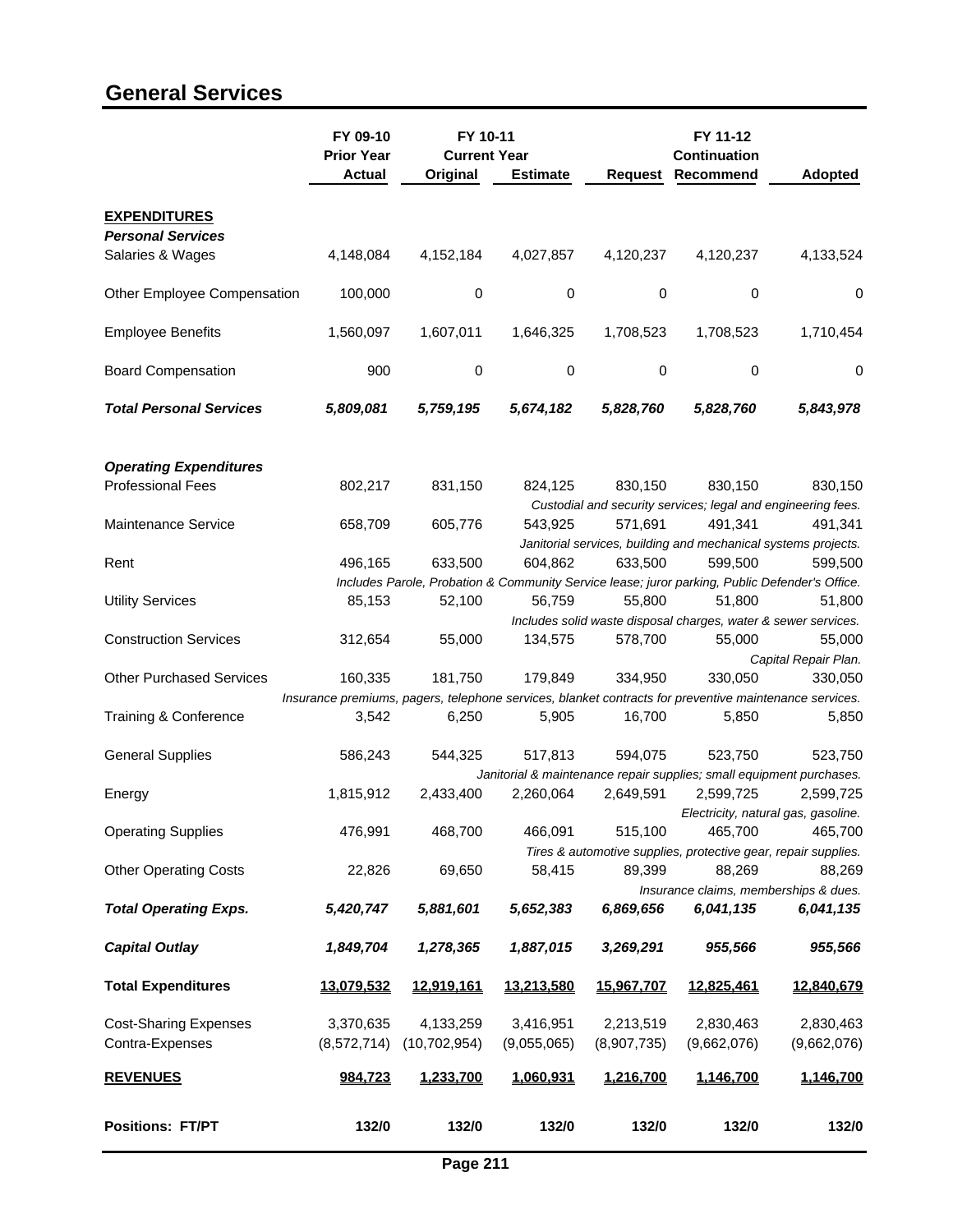*To provide Forsyth County Departments with services in recruitment/selection, classification pay, benefits administration, records maintenance, and training/internal communications.*

#### **BUDGET HIGHLIGHTS**

The Adopted budget for Human Resources reflects a net County dollar decrease of 3%, or \$33,355. The decrease is due to several factors including: 1) Moving the physical/psychological examinations for Youth Services employees to the Youth Services' budget; 2) Decreasing the funds for the Employee Assistance Program; 3) Decreasing the funds for Management Consultant studies; and 4) Decreasing operating costs.

| <b>PERFORMANCE MEASURES</b>                                                                                                                                         |                   |                     |                 |                 |                     |                 |
|---------------------------------------------------------------------------------------------------------------------------------------------------------------------|-------------------|---------------------|-----------------|-----------------|---------------------|-----------------|
|                                                                                                                                                                     |                   | FY 2010             |                 | FY 2011         |                     | FY 2012         |
|                                                                                                                                                                     |                   | <b>ACTUAL</b>       |                 | <b>ESTIMATE</b> |                     | <b>ESTIMATE</b> |
| County goal: Provide a sound basis for all budgeting, accounting and financial reporting, and to maintain County facilities, technology<br>and staffing procedures. |                   |                     |                 |                 |                     |                 |
| <b>Turnover % By Service Area</b>                                                                                                                                   |                   |                     |                 |                 |                     |                 |
| <b>Public Safety</b>                                                                                                                                                |                   | 6.38%               |                 | 8.45%           |                     | 8.45%           |
| <b>Environmental Management</b>                                                                                                                                     |                   | 0.00%               |                 | 0.00%           |                     | 0.00%           |
| Health                                                                                                                                                              |                   | 12.24%              |                 | 16.06%          |                     | 16.06%          |
| <b>Social Services</b>                                                                                                                                              |                   | 13.32%              |                 | 9.84%           |                     | 9.84%           |
| Education                                                                                                                                                           |                   | 6.67%               |                 | 0.00%           |                     | 0.00%           |
| <b>Culture &amp; Recreation</b>                                                                                                                                     |                   | 11.67%              |                 | 9.47%           |                     | 9.47%           |
| Community & Economic Develop.                                                                                                                                       |                   | 0.00%               |                 | 0.00%           |                     | 0.00%           |
| <b>Administration &amp; Support</b>                                                                                                                                 |                   | 8.03%               |                 | 7.07%           |                     | 7.07%           |
| <b>General Government</b>                                                                                                                                           |                   | 4.59%               |                 | 6.35%           |                     | 6.35%           |
| <b>Total Turnover %</b>                                                                                                                                             |                   | 9.14%               |                 | 9.36%           |                     | 9.36%           |
| <b>Sick Leave Utilization</b>                                                                                                                                       |                   | 3.52%               |                 | 3.45%           |                     | 3.49%           |
|                                                                                                                                                                     |                   |                     |                 | (yr to date)    |                     |                 |
| <b>PROGRAM SUMMARY</b>                                                                                                                                              |                   |                     |                 |                 |                     |                 |
|                                                                                                                                                                     | FY 09-10          | FY 10-11            |                 |                 | FY 11-12            |                 |
|                                                                                                                                                                     | <b>Prior Year</b> | <b>Current Year</b> |                 |                 | <b>Continuation</b> |                 |
|                                                                                                                                                                     | <b>Actual</b>     | Original            | <b>Estimate</b> | Request         | Recommend           | Adopted         |
| Personnel Management                                                                                                                                                | 930,866           | 1,087,511           | 1,080,403       | 1,068,296       | 1,053,563           | 1,054,456       |

| In-Service Training | 10.733  | 13.790    | 13.290    | 14.570    | 13.490    | 13.490    |
|---------------------|---------|-----------|-----------|-----------|-----------|-----------|
| Total               | 941,599 | 1,101,301 | 1,093,693 | 1,082,866 | 1,067,053 | 1,067,946 |
| - - -               |         |           |           | .         |           |           |

*Personnel Management* provides screening of all applicants; conducts 3-10 interviews for every opening; works with departments in selecting top candidates; solicits salary survey information from over 30 organizations; administers programs and advises employees on Health, Dental and Life Insurance, deferred compensaiton, retirement, sick and annual leave and holidays, service awards program; and maintains employee & position control records.

*In-Service Training* provides a comprehensive training program for supervisors and department heads. Provides training for employees on subjects such as Performance Appraisal, Interviewing Skills, Effective Writing, Stress Management, Working styles; and provides facilitation skills to County departments.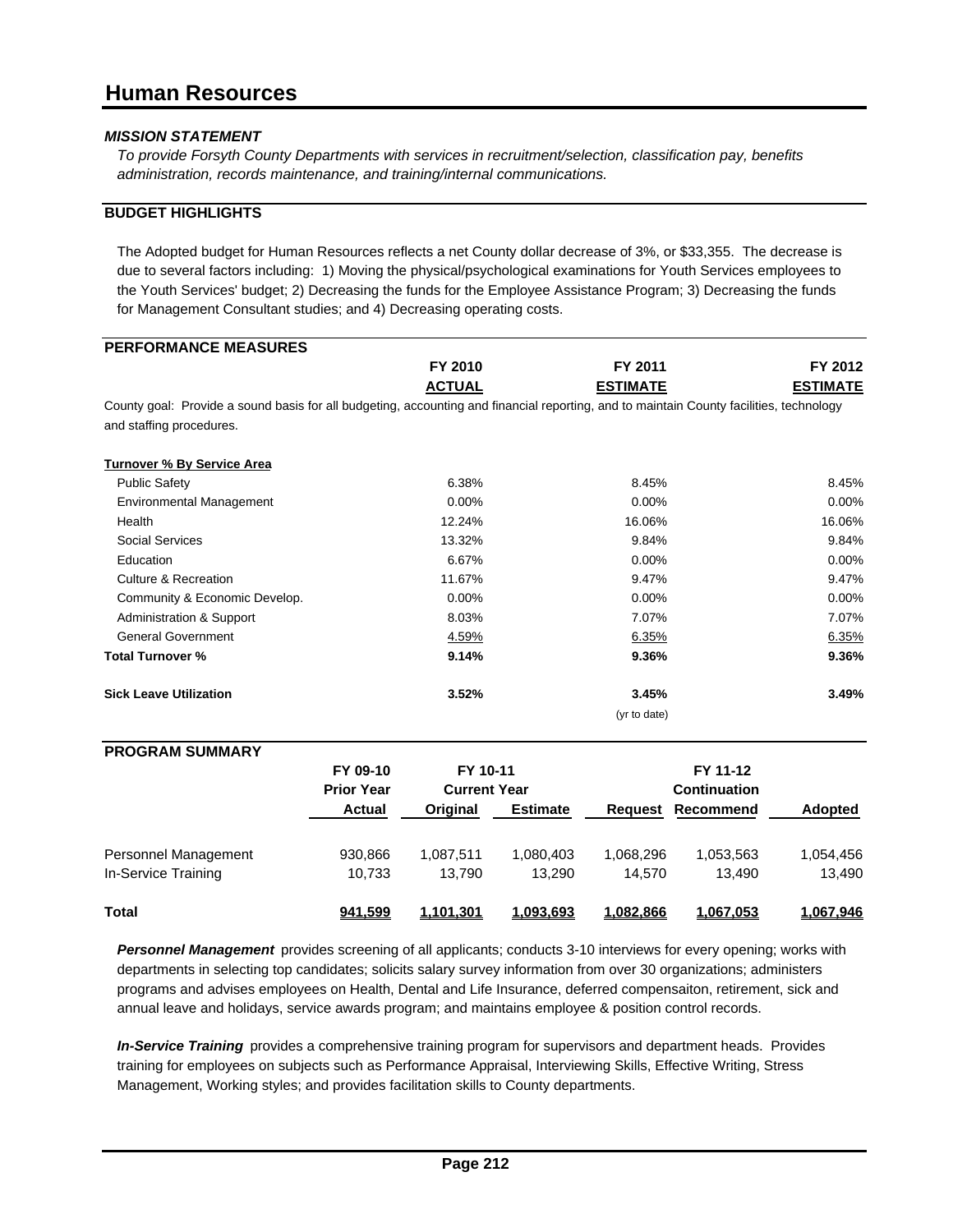### **Human Resources**

|                                                                                                                       | FY 09-10<br><b>Prior Year</b> | FY 10-11<br><b>Current Year</b> |                         |                         | FY 11-12<br>Continuation |                                                                    |
|-----------------------------------------------------------------------------------------------------------------------|-------------------------------|---------------------------------|-------------------------|-------------------------|--------------------------|--------------------------------------------------------------------|
|                                                                                                                       | <b>Actual</b>                 | Original                        | <b>Estimate</b>         | <b>Request</b>          | Recommend                | Adopted                                                            |
| <b>EXPENDITURES</b>                                                                                                   |                               |                                 |                         |                         |                          |                                                                    |
| <b>Personal Services</b><br>Salaries & Wages                                                                          | 541,563                       | 555,558                         | 563,837                 | 570,004                 | 567,664                  | 568,444                                                            |
| Other Employee Comp.                                                                                                  | 20,000                        | 0                               | 0                       | $\mathbf 0$             | 0                        | 0<br>PYA: retirement incentive payment.                            |
| <b>Employee Benefits</b>                                                                                              | 186,231                       | 304,598                         | 310,711                 | 306,277                 | 305,937                  | 306,050                                                            |
| <b>Total Personal Services</b>                                                                                        | 747,794                       | 860,156                         | 874,548                 | 876,281                 | 873,601                  | Includes unemployment expenses.<br>874,494                         |
| <b>Operating Expenditures</b>                                                                                         |                               |                                 |                         |                         |                          |                                                                    |
| <b>Professional Fees</b>                                                                                              | 46,519                        | 53.500                          | 53,500                  | 45,700                  | 45,700                   | 45,700                                                             |
| Contracts for the County's Employee Assistance Program; pre-employment drug screens, psychological exams & physicals. |                               |                                 |                         |                         |                          |                                                                    |
| <b>Maintenance Service</b>                                                                                            | 9                             | 150                             | 150                     | 150                     | 150                      | 150                                                                |
| Rent                                                                                                                  | 569                           | 950                             | 950                     | 950                     | 950                      | 950                                                                |
| <b>Other Purchased Services</b>                                                                                       | 73,687                        | 109,900                         | 109,900                 | 79,500                  | 74,500                   | 74,500                                                             |
| Insurance premiums; criminal & drivers license checks; COBRA Admin. Contract; Flex Program Administration contract.   |                               |                                 |                         |                         |                          |                                                                    |
| Training & Conference                                                                                                 | 14,718                        | 12,780                          | 12,480                  | 14,455                  | 13,550                   | 13,550                                                             |
| <b>General Supplies</b>                                                                                               | 7,566                         | 8,450                           | 8,250                   | 8,750                   | 6,750                    | 6,750                                                              |
|                                                                                                                       |                               |                                 | 9,700                   | 32,800                  | 27,800                   | Office supplies; small equipment; books & subscriptions.<br>27,800 |
| <b>Operating Supplies</b>                                                                                             | 33,751                        | 31,200                          |                         |                         |                          | Employee service awards.                                           |
| <b>Other Operating Costs</b>                                                                                          | 16,986                        | 24,215                          | 24,215                  | 24,280                  | 24.052                   | 24,052                                                             |
|                                                                                                                       |                               |                                 |                         |                         |                          | Tuition reimbursement; membership & dues; insurance claims.        |
| <b>Total Operating Exps.</b>                                                                                          | 193,805                       | 241,145                         | 219,145                 | 206,585                 | 193,452                  | 193,452                                                            |
| <b>Total Expenditures</b>                                                                                             | 941,599                       | 1,101,301                       | 1,093,693               | 1,082,866               | 1,067,053                | 1,067,946                                                          |
| <b>Cost-Sharing Expenses</b><br>Contra-Expenses                                                                       | 121,763<br>0                  | 156,864<br>0                    | 156,974<br>0            | 158,824<br>0            | 158,434<br>0             | 158,434<br>0                                                       |
| <b>REVENUES</b>                                                                                                       | 13,665                        | $\overline{\mathbf{0}}$         | $\overline{\mathbf{0}}$ | $\overline{\mathbf{0}}$ | $\overline{\mathbf{0}}$  | $\overline{\mathbf{0}}$                                            |
| <b>Positions:FT/PT</b>                                                                                                | 10/0                          | 10/0                            | 10/0                    | 10/0                    | 10/0                     | 10/0                                                               |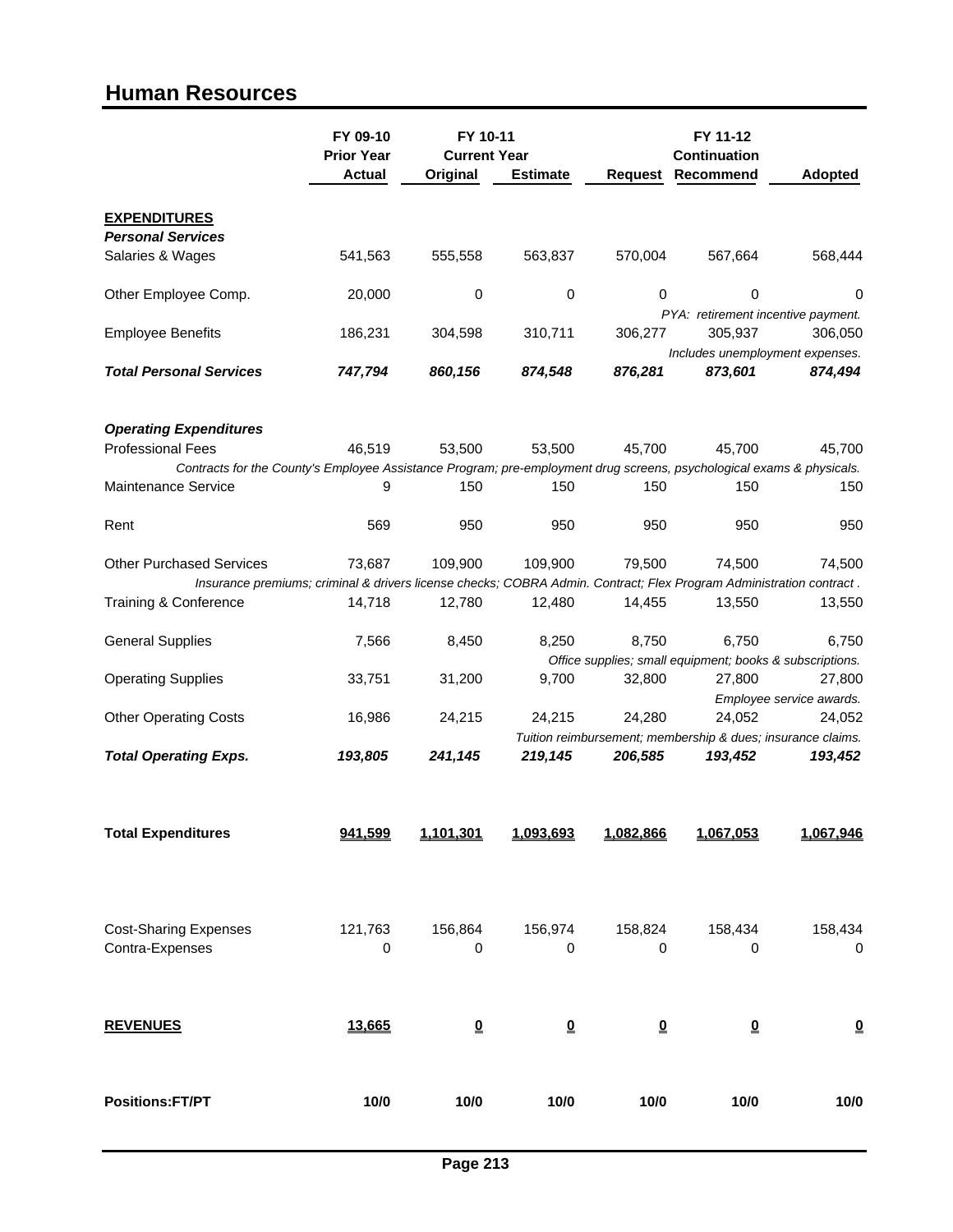*To provide centralized procurement service for the City of Winston-Salem, the County of Forsyth, the City/County Utilities Commission and the Winston-Salem Transit Authority.*

#### **BUDGET HIGHLIGHTS**

The County's share of the Purchasing Department's FY 12 Adopted budget will be \$97,410, a \$6,510 or 7.2% increase. The reasons for this increase are the addition of a 1.5% merit increase for employees, benefit increases, information services and rent increase. However, there are savings from a position being budgeted at 90% after becoming vacant. This saved about \$23,000.

The percentage share of expenses will be 22.49% compared to 25.54% for FY 11. This percentage is calculated through analysis of management reports that include data concerning purchase order activity, dollar volume of purchases, and administrative time spent on each jurisdiction from the most recently completed fiscal year (FY 10). Purchasing staff are City employees and are not shown in County position numbers.

| FY 2012                                                                                                                                 |
|-----------------------------------------------------------------------------------------------------------------------------------------|
| <b>ESTIMATE</b>                                                                                                                         |
| County goal: Provide a sound basis for all budgeting, accounting and financial reporting, and to maintain County facilities, technology |
|                                                                                                                                         |
| 693                                                                                                                                     |
|                                                                                                                                         |
| 3.467                                                                                                                                   |
|                                                                                                                                         |
| 20                                                                                                                                      |
|                                                                                                                                         |

| <b>PROGRAM SUMMARY</b> | FY 09-10                           | FY 10-11                        |                 |         | FY 11-12                         |         |
|------------------------|------------------------------------|---------------------------------|-----------------|---------|----------------------------------|---------|
|                        | <b>Prior Year</b><br><b>Actual</b> | <b>Current Year</b><br>Original | <b>Estimate</b> | Request | <b>Continuation</b><br>Recommend | Adopted |
| Purchasing             | 437.390                            | 418.360                         | 418.360         | 395.390 | 395.390                          | 395,390 |
| <b>County Share</b>    | 102,826                            | 90,900                          | 90,900          | 97.410  | 97.410                           | 97,410  |

*Purchasing* procures equipment and supplies for the City & the County; prepares formal construction contract bids and equipment bids as required by law; prepares informal construction and equipment contracts; holds pre-bid conferences.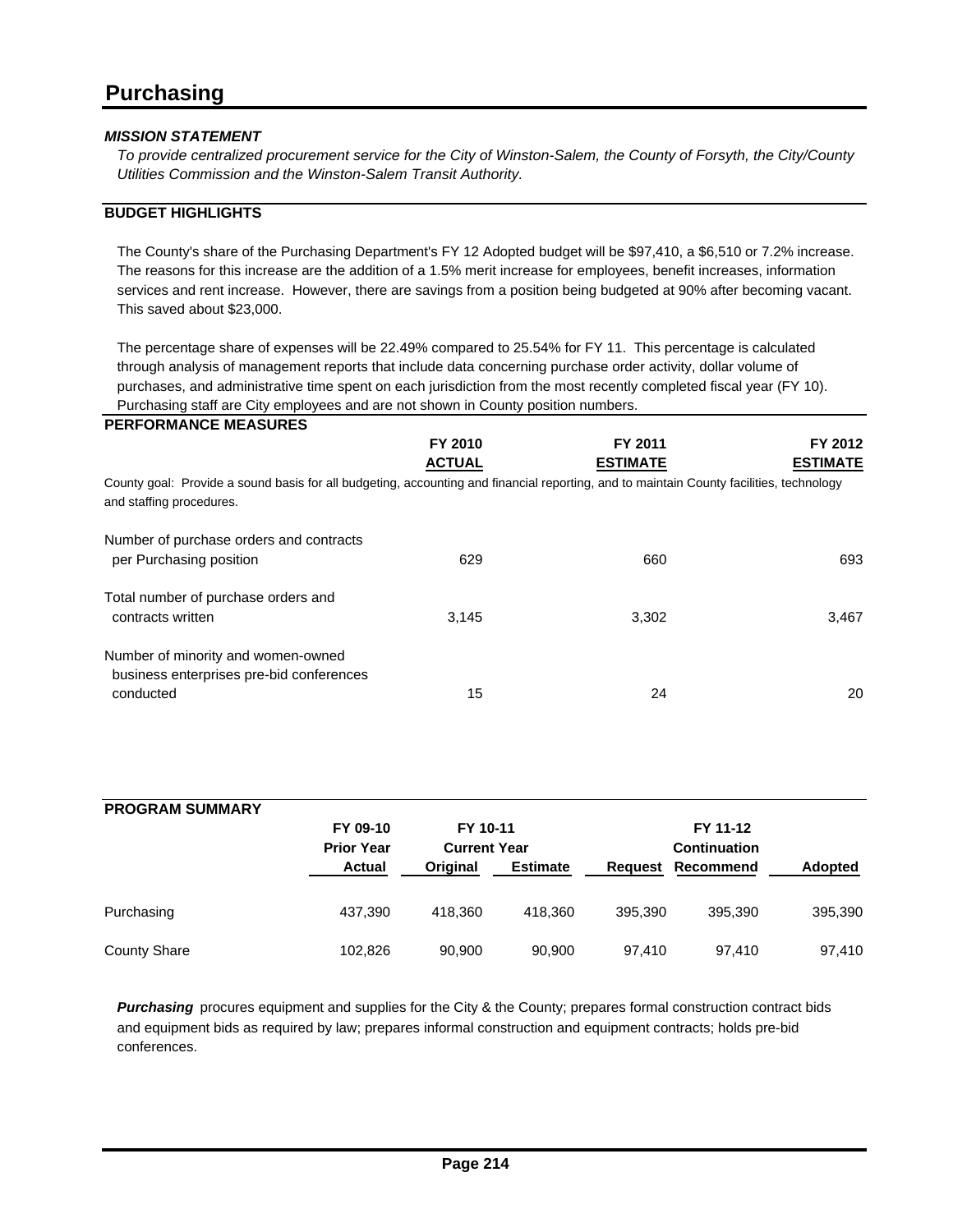# **Purchasing**

|                           | FY 09-10<br><b>Prior Year</b> |                   | FY 10-11<br><b>Current Year</b> |                   | FY 11-12<br><b>Continuation</b> |                   |  |
|---------------------------|-------------------------------|-------------------|---------------------------------|-------------------|---------------------------------|-------------------|--|
|                           | <b>Actual</b>                 | Original          | <b>Estimate</b>                 | Request           | Recommend                       | <b>Adopted</b>    |  |
| <b>EXPENDITURES</b>       |                               |                   |                                 |                   |                                 |                   |  |
| Payments T/O Agencies     | 102,826                       | 90,900            | 90,900                          | 97.410            | 97,410                          | 97,410            |  |
| <b>Total Expenditures</b> | 102,826                       | 90,900            | 90,900                          | 97,410            | 97,410                          | 97,410            |  |
|                           |                               |                   |                                 |                   |                                 |                   |  |
| <b>REVENUES</b>           |                               |                   |                                 |                   |                                 |                   |  |
| City/Other<br>County      | 334,564<br>102,826            | 327.460<br>90,900 | 327,460<br>90,900               | 309,650<br>97,410 | 309,650<br>97,410               | 309,650<br>97,410 |  |
|                           |                               |                   |                                 |                   |                                 |                   |  |
| <b>Total Revenues</b>     | 437,390                       | 418,360           | 418,360                         | 407,060           | 407,060                         | 407,060           |  |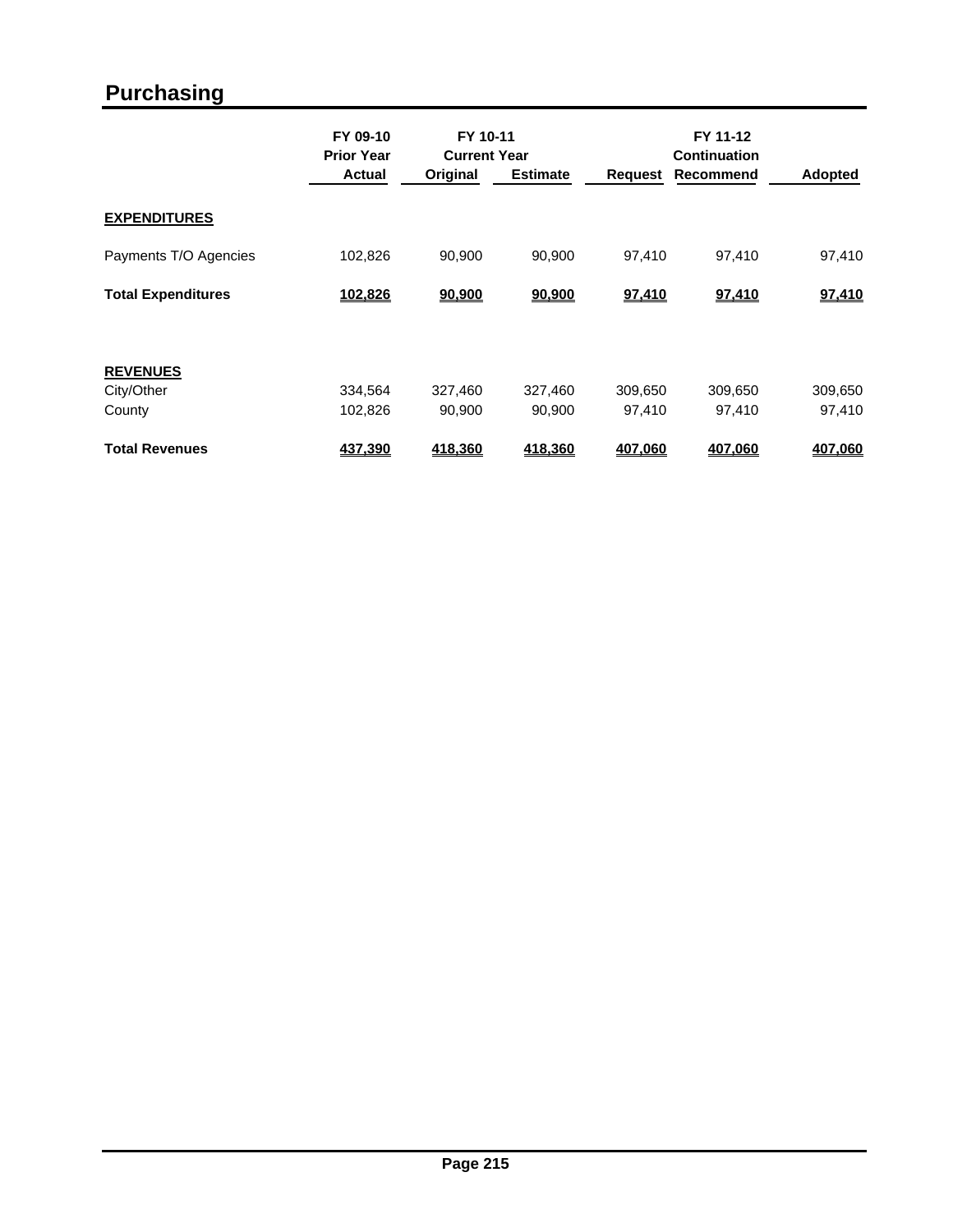*To protect and preserve the interests of Forsyth County Government through the initiation and defense of legal proceedings, and the successful conclusion of these proceedings, to provide accurate legal advice upon which decisions can be made by the Board and County Departments.*

### **BUDGET HIGHLIGHTS**

The FY 12 Adopted budget reflects a net increase of \$44,423 or 3.6% from the FY 11 Original Budget.

Personal Services increases \$45,964 or 3.9% due to annualization of performance, increases in health insurance, and retirement benefits.

| <b>PERFORMANCE MEASURES</b>                                                                                                                                                                      |               |                 |                 |
|--------------------------------------------------------------------------------------------------------------------------------------------------------------------------------------------------|---------------|-----------------|-----------------|
|                                                                                                                                                                                                  | FY 2010       | FY 2011         | FY 2012         |
|                                                                                                                                                                                                  | <b>ACTUAL</b> | <b>ESTIMATE</b> | <b>ESTIMATE</b> |
| These measures relate to the County goal: Provide a sound basis for all budgeting, accounting and financial reporting, and to maintain<br>County facilities, technology and staffing procedures. |               |                 |                 |
| Legal Proceedings                                                                                                                                                                                | 27,000        | 27,020          | 27,050          |
| Advice and Opinions                                                                                                                                                                              | 21,000        | 21.020          | 21,030          |
| Legal Documents                                                                                                                                                                                  | 75,000        | 75.500          | 75,600          |

| <b>PROGRAM SUMMARY</b>     |                   |                     |                 |           |                     |                |  |
|----------------------------|-------------------|---------------------|-----------------|-----------|---------------------|----------------|--|
|                            | FY 09-10          | FY 10-11            |                 |           | FY 11-12            |                |  |
|                            | <b>Prior Year</b> | <b>Current Year</b> |                 |           | <b>Continuation</b> |                |  |
|                            | <b>Actual</b>     | Original            | <b>Estimate</b> | Reauest   | Recommend           | <b>Adopted</b> |  |
| Attorney                   | 629,660           | 661.245             | 669.811         | 689.624   | 680,865             | 683,202        |  |
| Attorney - Social Services | 585,855           | 566,553             | 603.519         | 589.044   | 589.019             | 589,019        |  |
| <b>Total</b>               | 1,215,515         | 1.227.798           | 1,273,330       | 1,278,668 | 1.269.884           | 1,272,221      |  |

*Attorney* represents County to protect its interests through the initiation, defense, and conclusion of legal proceedings including lawsuit, administrative proceedings, and claims; provides advice to Board of Commissioners, County departments & agencies about legal matters; prepares & reviews legal documents such as contracts, ordinances, resolutions, legislation and notices.

*Attorney - Social Services* provides legal services to the Department of Social Services for child welfare and child support cases.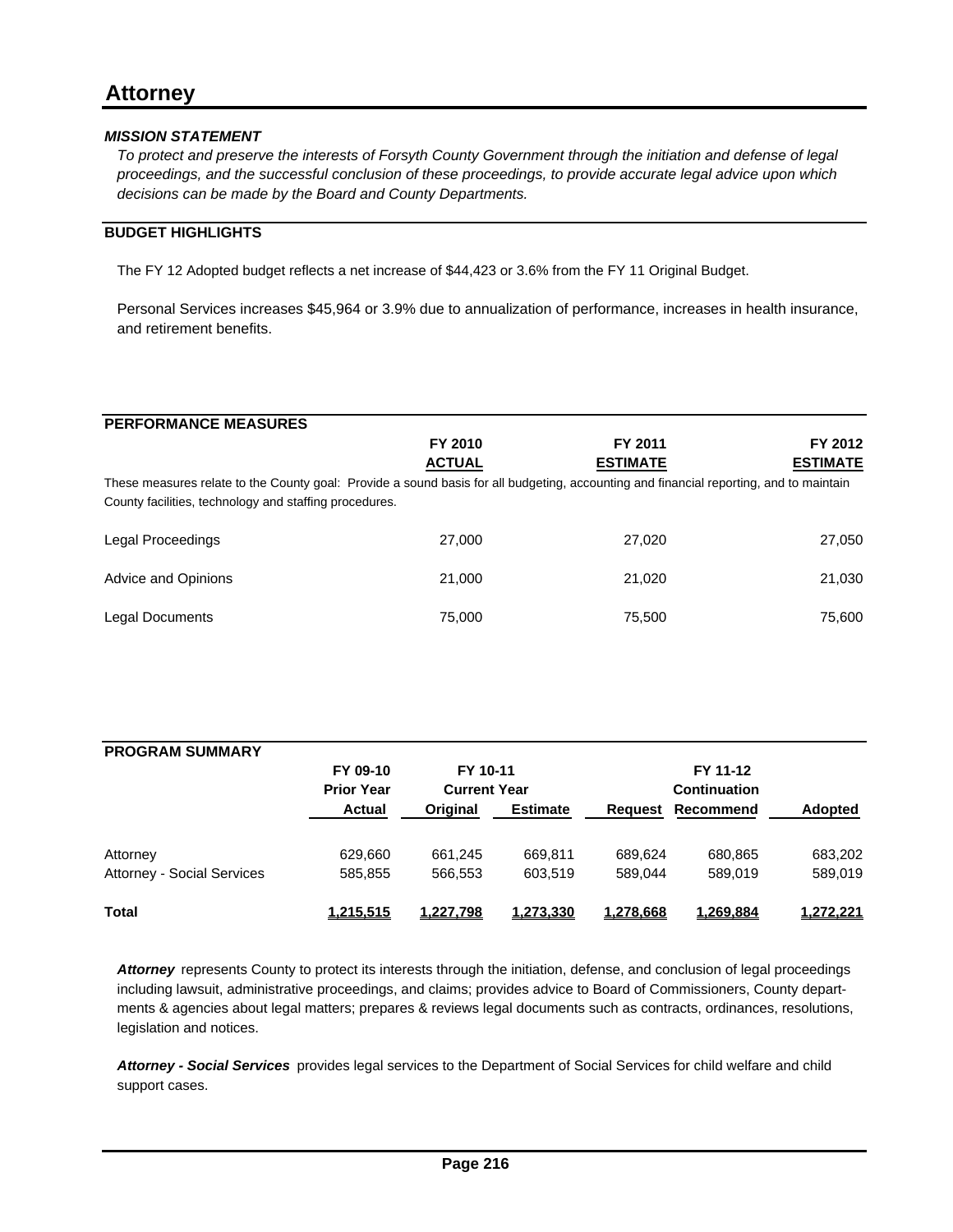## **Attorney**

|                                                 | FY 09-10<br>FY 10-11<br><b>Current Year</b> |                      |                      | FY 11-12<br><b>Continuation</b> |                         |                                                                                         |
|-------------------------------------------------|---------------------------------------------|----------------------|----------------------|---------------------------------|-------------------------|-----------------------------------------------------------------------------------------|
|                                                 | <b>Prior Year</b><br><b>Actual</b>          | Original             | <b>Estimate</b>      | Request                         | Recommend               | <b>Adopted</b>                                                                          |
| <b>EXPENDITURES</b>                             |                                             |                      |                      |                                 |                         |                                                                                         |
| <b>Personal Services</b>                        |                                             |                      |                      |                                 |                         |                                                                                         |
| Salaries & Wages                                | 937,531                                     | 930,568              | 955,934              | 958,973                         | 952,853                 | 954,893                                                                                 |
| <b>Employee Benefits</b>                        | 243,860                                     | 245,106              | 270,035              | 267,337                         | 266,448                 | 266,745                                                                                 |
| <b>Total Personal Services</b>                  | 1,181,391                                   | 1,175,674            | 1,225,969            | 1,226,310                       | 1,219,301               | 1,221,638                                                                               |
| <b>Operating Expenditures</b>                   |                                             |                      |                      |                                 |                         |                                                                                         |
| <b>Professional Fees</b>                        | $\mathbf 0$                                 | 4,000                | 2,400                | 4,000                           | 4,000                   | 4,000                                                                                   |
| <b>Maintenance Service</b>                      | 72                                          | 110                  | 110                  | 60                              | 60                      | 60<br>Equipment repair.                                                                 |
| Rent                                            | 3,685                                       | 4,260                | 4,300                | 4,320                           | 4,320                   | 4,320                                                                                   |
|                                                 |                                             |                      |                      |                                 |                         | Equipment rental, parking for DSS Attorneys.                                            |
| <b>Other Purchased Services</b>                 | 7,413                                       | 11,554               | 9,483                | 11,810                          | 10,810                  | 10,810<br>Printing costs, insurance premiums, online law references and music licenses. |
| Training & Conference                           | 7,553                                       | 11,919               | 10,649               | 12,194                          | 11,419                  | 11,419                                                                                  |
| <b>General Supplies</b>                         | 11,768                                      | 8,713                | 9,502                | 8,713                           | 8,713                   | Personal mileage and required travel.<br>8,713                                          |
|                                                 |                                             |                      |                      |                                 |                         | Office supplies, books & subscriptions, small equipment.                                |
| <b>Operating Supplies</b>                       | 0                                           | $\mathbf 0$          | 65                   | 148                             | 148                     | 148                                                                                     |
| <b>Other Operating Costs</b>                    | 3,633                                       | 11,568               | 10,852               | 11,113                          | 11,113                  | 11,113                                                                                  |
|                                                 |                                             |                      |                      |                                 |                         | Memberships & dues, legal & court costs, insurance claims.                              |
| <b>Total Operating Exps.</b>                    | 34,124                                      | 52,124               | 47,361               | 52,358                          | 50,583                  | 50,583                                                                                  |
| <b>Total Expenditures</b>                       | 1,215,515                                   | 1,227,798            | 1,273,330            | 1,278,668                       | 1,269,884               | 1,272,221                                                                               |
| <b>Cost-Sharing Expenses</b><br>Contra-Expenses | 43,388<br>(582, 826)                        | 45,244<br>(571, 996) | 41,776<br>(600, 184) | 46,743<br>(593, 196)            | 46,743<br>(593, 171)    | 46,743<br>(593, 171)                                                                    |
|                                                 |                                             |                      |                      |                                 |                         | Social Services' Attorneys and Paralegal charge back.                                   |
| <b>REVENUES</b>                                 | 23                                          | $\Omega$             | $\Omega$             | $\overline{\mathbf{0}}$         | $\overline{\mathbf{0}}$ | $\overline{\mathbf{0}}$                                                                 |
| <b>Positions:FT/PT</b>                          | 13/0                                        | 13/0                 | 13/0                 | 13/0                            | 13/0                    | 13/0                                                                                    |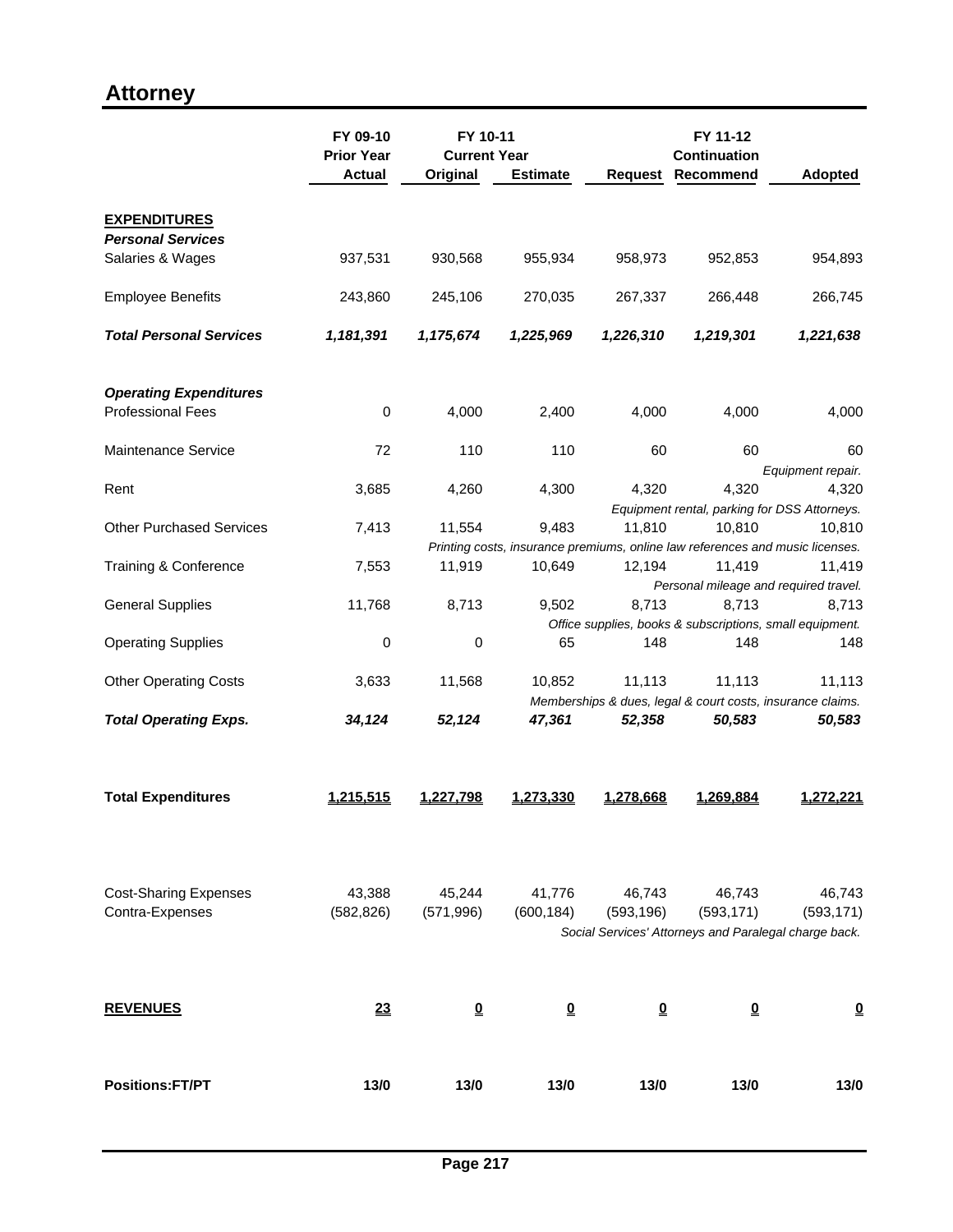*To provide legislative and policy leadership for County Government. To supervise and direct the administration of all County Departments, Boards, Commissions and Agencies under the general control of the Board of County Commissioners.*

### **BUDGET HIGHLIGHTS**

The FY 12 Adopted budget reflects an increase of \$50,688, or 5% over the FY 11 Current Year Original budget. The primary driver of this increase is in Personal Services, an increase of \$61,537, or 7.2%.

Personal Services is increasing due to a position reallocated from the Register of Deeds to the County Manager's Office in FY 11 and the annualization of performance, increases in health insurance, and retirement benefits.

Operating expenditures are reduced by \$10,849, or 7.3%.

#### **PROGRAM SUMMARY**

County goal: Provide a sound basis for all budgeting, accounting and financial reporting, and to maintain county facilities, technology and staffing procedures.

|                        | FY 09-10<br><b>Prior Year</b><br>Actual | FY 10-11<br><b>Current Year</b> |                 |           | FY 11-12<br><b>Continuation</b> |                |
|------------------------|-----------------------------------------|---------------------------------|-----------------|-----------|---------------------------------|----------------|
|                        |                                         | Original                        | <b>Estimate</b> | Request   | Recommend                       | <b>Adopted</b> |
| County Comm. & Manager | 1.015.044                               | 1.007.192                       | 1.035.958       | 1.069.095 | 1.057.009                       | 1,057,880      |

*County Commissioners & Manager* : Board sets policy; Manager executes policy and is responsible for the direction and supervision of all departments under the Board's general control; Manager's staff assists in these functions; Clerk is in Manager's Office and responds to informational and administrative needs of Board and Manager.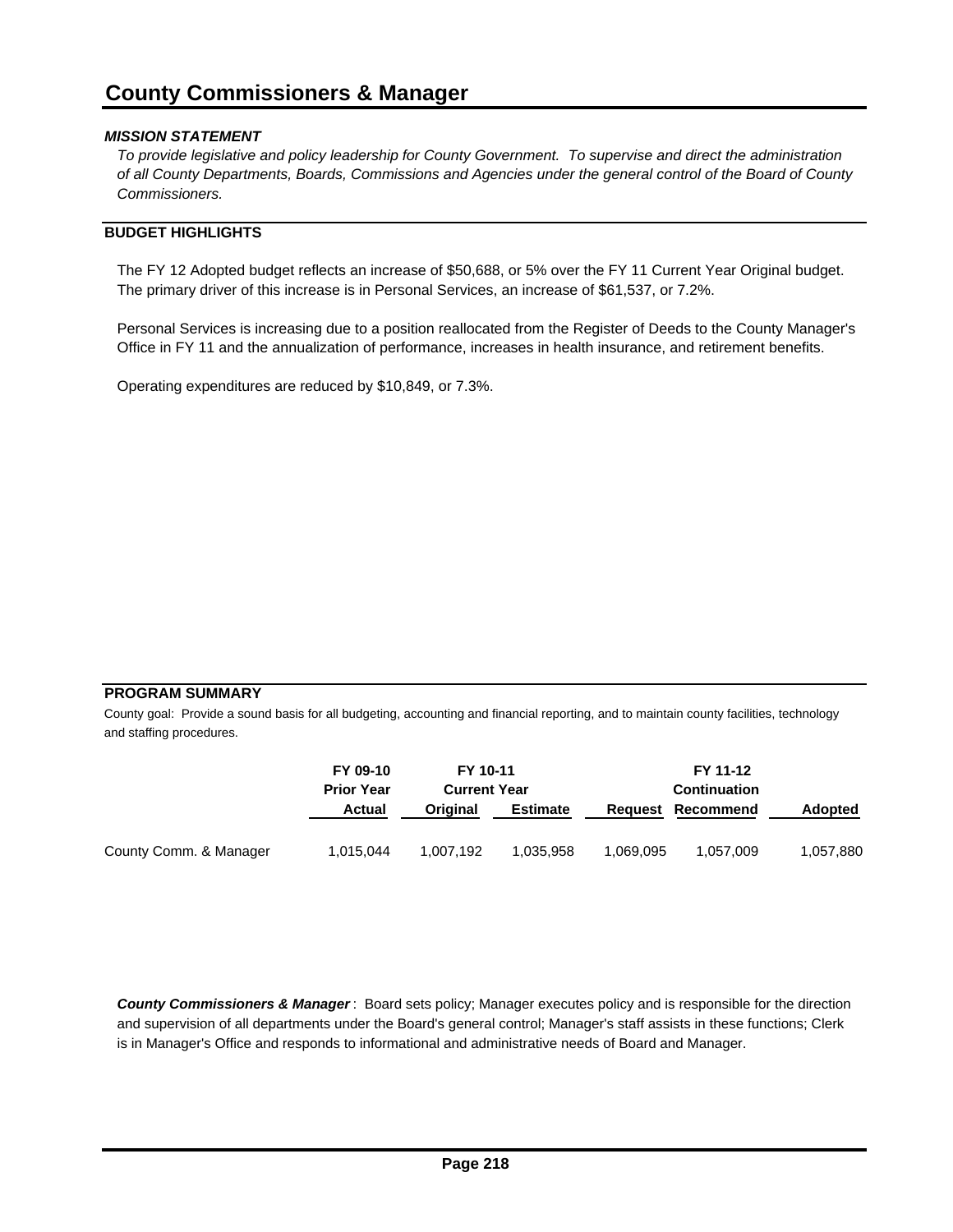|                                 | FY 09-10<br><b>Prior Year</b><br><b>Actual</b> | FY 10-11<br><b>Current Year</b><br>Original | <b>Estimate</b> | Request | FY 11-12<br><b>Continuation</b><br>Recommend | <b>Adopted</b>                                                                   |
|---------------------------------|------------------------------------------------|---------------------------------------------|-----------------|---------|----------------------------------------------|----------------------------------------------------------------------------------|
| <b>EXPENDITURES</b>             |                                                |                                             |                 |         |                                              |                                                                                  |
| <b>Personal Services</b>        |                                                |                                             |                 |         |                                              |                                                                                  |
| Salaries & Wages                | 724,882                                        | 712,702                                     | 735,944         | 753,793 | 751,513                                      | 752,273                                                                          |
| Other Employee Comp.            | 20,000                                         | 0                                           | 0               | 0       | 0                                            | 0                                                                                |
| <b>Employee Benefits</b>        | 159,570                                        | 146,813                                     | 185,942         | 169,000 | 168,668                                      | 168,779                                                                          |
| <b>Total Personal Services</b>  | 904,452                                        | 859,515                                     | 921,886         | 922,793 | 920,181                                      | 921,052                                                                          |
| <b>Operating Expenditures</b>   |                                                |                                             |                 |         |                                              |                                                                                  |
| <b>Professional Fees</b>        | $\mathbf 0$                                    | 3,400                                       | 1,000           | 3,000   | 3,000                                        | 3,000                                                                            |
| <b>Maintenance Service</b>      | 32                                             | 600                                         | 300             | 300     | 300                                          | 300                                                                              |
| Rent                            | 0                                              | 150                                         | 85              | 150     | 150                                          | 150                                                                              |
| <b>Other Purchased Services</b> | 35,232                                         | 40,100                                      | 31,725          | 39,050  | 39,050                                       | 39,050                                                                           |
|                                 |                                                |                                             |                 |         |                                              | Advertising, videotape briefings & meetings, laser fiche and insurance premiums. |
| Training & Conference           | 41,684                                         | 58,874                                      | 44,400          | 58,874  | 49,400                                       | 49,400                                                                           |
| <b>General Supplies</b>         | 26,192                                         | 30,131                                      | 25,100          | 31,404  | 31,404                                       | 31,404                                                                           |
|                                 |                                                |                                             |                 |         |                                              | Office supplies, books & subscriptions, small equipment.                         |
| <b>Operating Supplies</b>       | $\mathbf 0$                                    | 4,210                                       | 1,500           | 4,210   | 4,210                                        | 4,210                                                                            |
| <b>Other Operating Costs</b>    | 7,452                                          | 10,212                                      | 9,962           | 9,314   | 9,314                                        | 9,314<br>Insurance claims.                                                       |
| <b>Total Operating Exps.</b>    | 110,592                                        | 147,677                                     | 114,072         | 146,302 | 136,828                                      | 136,828                                                                          |

# **County Commissioners & Manager**

| <b>Total Expenditures</b>    | 1,015,044 | 1,007,192 | 1,035,958  | 1,069,095               | 1,057,009                                        | 1,057,880 |
|------------------------------|-----------|-----------|------------|-------------------------|--------------------------------------------------|-----------|
| <b>Cost-Sharing Expenses</b> | 89,763    | 92,745    | 90,569     | 112,746                 | 112,746                                          | 112,746   |
| Contra-Expenses              | 2         | 0         | 0          | 0                       | 0                                                | 0         |
| <b>REVENUES</b>              | <u>0</u>  | $\Omega$  | <b>100</b> | $\overline{\mathbf{0}}$ | $\overline{\mathbf{0}}$                          | $\Omega$  |
| <b>Positions:FT/PT</b>       | 6/1       | 6/1       | 7/1        | 7/1                     | 7/1                                              | 7/1       |
|                              |           |           |            |                         | Reallocation of position from Register of Deeds. |           |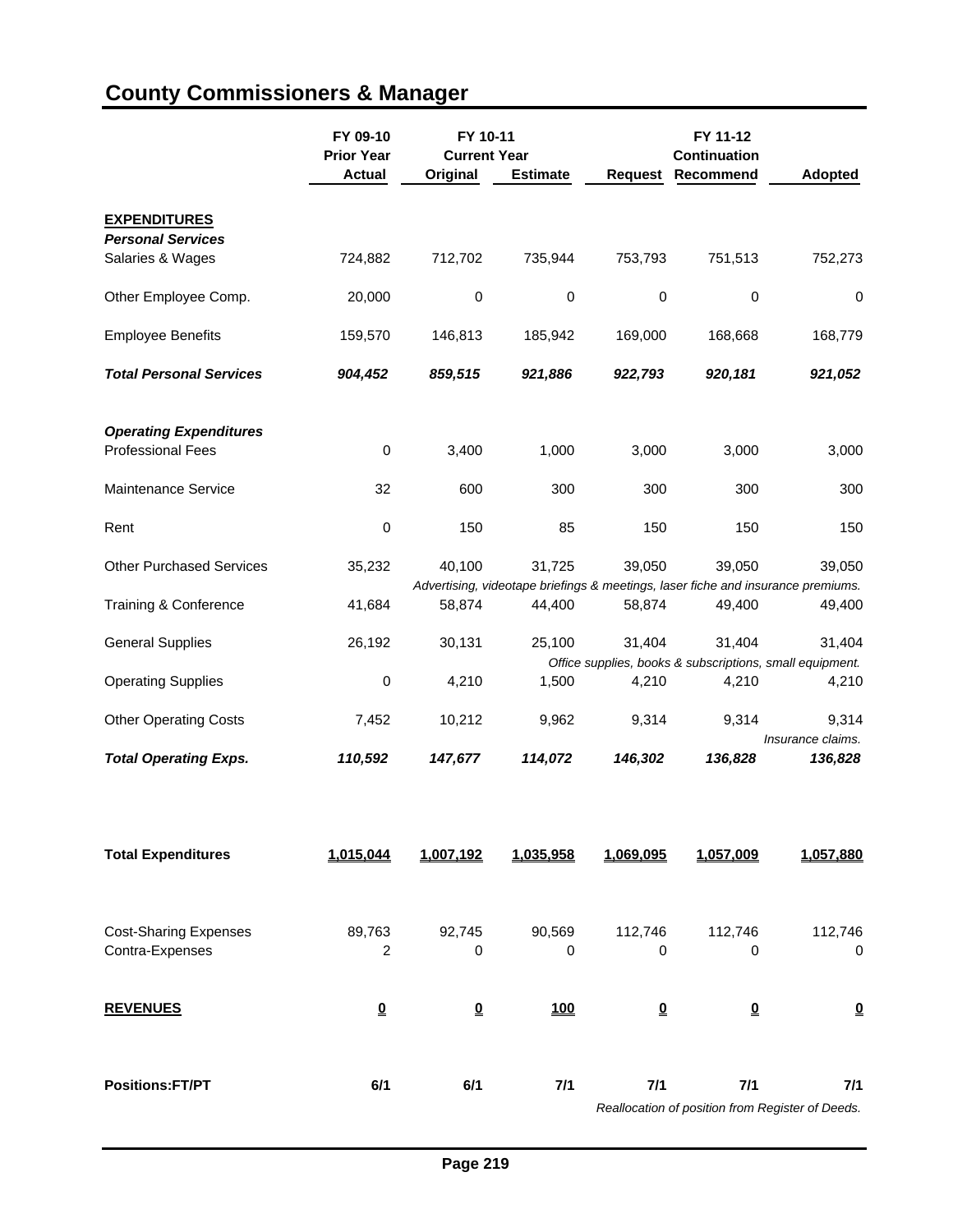*To meet the legal requirement that the full amount of debt from bonds and installment purchases is included in the County's annual budget.* 

#### **BUDGET HIGHLIGHTS**

The FY 12 Adopted budget reflects a net \$14.2 million, or 38.2% increase from the FY 11 Original budget. This increase is somewhat misleading due to changes in the accounting for the Education Debt Leveling Funds. In prior years, an expenditure reserve was set up to account for Current Year Taxes collected for Education Debt Leveling. There are two Education Debt Leveling Plans, one for the 2006 Education Bond (3¢) and one for the 2008 Education Bond (1.1¢). The estimated taxes to be collected for EDLP in FY 12 is \$13,549,651. This revenue will be applied to eligible debt at the end of FY 12.

Due to changes at the State regarding the allocation of Education Lottery funds, the County will receive only \$3.6 million in lottery revenue for FY 12. The County applies its share of Education Lottery funds to School-related debt. Because of the lower lottery revenue, the recommended budget includes an additional \$3,962,263 in 2006 EDLP funds to cover the debt payment for the 2007 Community College debt and a portion of the 2008 Schools debt. This simply means that current year property tax collections for EDLP are inadequate for the Education Debt.

In the FY 12 Adopted budget, \$119,415 of expenses for eligible 911 center equipment debt has been shifted to the Emergency Telephone System Special Revenue Fund.

|  |  |  | <b>PROGRAM SUMMARY</b> |  |
|--|--|--|------------------------|--|
|--|--|--|------------------------|--|

| ו האווווטט וזהאוטטור                  |        |                   |            |                     |            |                     |                |
|---------------------------------------|--------|-------------------|------------|---------------------|------------|---------------------|----------------|
|                                       |        | FY 09-10          | FY 10-11   |                     |            | FY 11-12            |                |
|                                       |        | <b>Prior Year</b> |            | <b>Current Year</b> |            | <b>Continuation</b> |                |
|                                       |        | Actual            | Original   | <b>Estimate</b>     | Request    | Recommend           | <b>Adopted</b> |
| <b>General Obligation Bonds</b>       |        | 39,204,167        | 42,534,041 | 41,768,690          | 53,211,876 | 53,211,876          | 53,211,876     |
| Non-General Obligation Debt           |        | 8,499,369         | 10,042,094 | 9,978,894           | 9,777,750  | 9,777,750           | 9,658,335      |
| <b>Installment Purchase Contracts</b> |        | 690,891           | 833,413    | 833,413             | 405,848    | 405,848             | 405,848        |
| <b>Total</b>                          |        | 48,394,427        | 53,409,548 | 52,580,997          | 63,395,474 | 63,395,474          | 63,276,059     |
| <b>Debt By Service Area:</b>          |        |                   |            |                     |            |                     |                |
|                                       | 11-12% |                   |            |                     |            |                     |                |
| <b>Animal Control</b>                 | 0.6%   | 385,469           | 364,917    | 364,917             | 361,536    | 361,536             | 361,536        |
| <b>Emergency Communication</b>        | 0.9%   | 589,540           | 592,764    | 592,916             | 587,212    | 587,212             | 467,797        |
| <b>EMS</b>                            | 0.0%   | 32,627            | 64,297     | 67,003              | 30,794     | 30,794              | 30,794         |
| <b>Sheriff Administration</b>         | 2.7%   | 834,814           | 2,447,956  | 2,447,956           | 1,716,630  | 1,716,630           | 1,716,630      |
| Jail                                  | 0.5%   | 4,350,069         | 2,419,363  | 2,419,363           | 302,289    | 302,289             | 302,289        |
| Courts                                | 0.8%   | 512,260           | 509,599    | 509,599             | 508,702    | 508,702             | 508,702        |
| <b>Total Public Safety</b>            | 5.5%   | 6,704,779         | 6,398,897  | 6,401,755           | 3,507,163  | 3,507,163           | 3,387,748      |
| Health                                | 0.1%   | 89,629            | 161,161    | 167,291             | 85,062     | 85,062              | 85,062         |
| <b>Social Services</b>                | 2.5%   | 1,595,540         | 1,610,944  | 1,594,512           | 1,600,594  | 1,600,594           | 1,600,594      |
| <b>Youth Services</b>                 | 0.1%   | 49,447            | 46,836     | 46,836              | 46,405     | 46,405              | 46,405         |
| <b>Total Health/Social Svcs.</b>      | 2.7%   | 1,734,616         | 1,818,941  | 1,808,639           | 1,732,062  | 1,732,062           | 1,732,062      |
| Forsyth Tech                          | 7.3%   | 1,838,075         | 2,059,207  | 2,645,372           | 4,634,223  | 4,634,223           | 4,634,223      |
| Schools                               | 75.4%  | 32,724,062        | 37,196,291 | 35,829,873          | 47,807,529 | 47,807,529          | 47,807,529     |
| <b>Total Education</b>                | 82.7%  | 34,562,138        | 39,255,497 | 38,475,246          | 52,441,752 | 52,441,752          | 52,441,752     |
| Library                               | 0.5%   | 359,968           | 500,506    | 516,946             | 291,219    | 291,219             | 291,219        |
| Parks                                 | 2.0%   | 942,487           | 1,237,901  | 1,225,124           | 1,280,325  | 1,280,325           | 1,280,325      |
| <b>Total Culture &amp; Rec.</b>       | 2.5%   | 1,302,455         | 1,738,407  | 1,742,070           | 1,571,544  | 1,571,544           | 1,571,544      |
| Technology                            | 0.7%   | 435,295           | 434,470    | 434,641             | 433,969    | 433,969             | 433,969        |
| <b>General Services</b>               | 0.9%   | 556,243           | 560,143    | 555,719             | 557,415    | 557,415             | 557,415        |
| Administration/Other                  | 5.0%   | 3,098,901         | 3,203,193  | 3,162,928           | 3,151,570  | 3,151,570           | 3,151,570      |
| <b>Total Admin./Other</b>             | 6.5%   | 4,090,440         | 4,197,806  | 4,153,288           | 4,142,954  | 4,142,954           | 4,142,954      |
| Total                                 | 100%   | 48.394.427        | 53.409.548 | 52.580.997          | 63.395.474 | 63.395.474          | 63.276.059     |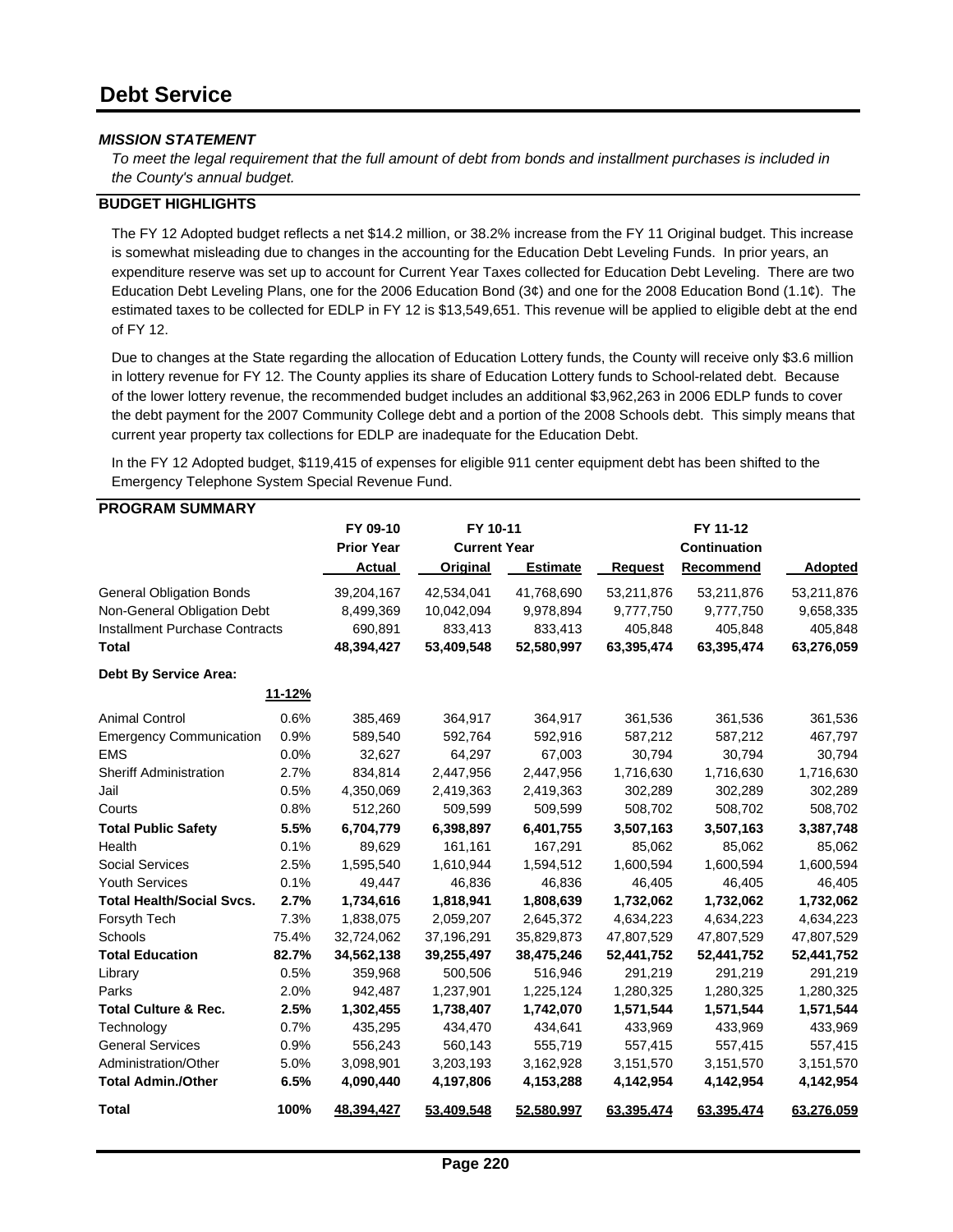## **Debt Service**

|                                   | FY 09-10<br><b>Prior Year</b><br>Actual | FY 10-11<br><b>Current Year</b><br><b>Original</b> | <b>Estimate</b>      |                        | FY 11-12<br><b>Continuation</b><br><b>Request Recommend</b> | <b>Adopted</b> |
|-----------------------------------|-----------------------------------------|----------------------------------------------------|----------------------|------------------------|-------------------------------------------------------------|----------------|
| Debt by Issuance                  |                                         |                                                    |                      |                        |                                                             |                |
| 1999 Refunding Bonds              | 3,417,050                               | 3,185,520                                          | 3,185,520            |                        |                                                             |                |
| 2001 PI 2/3rds                    | 181,135                                 | 130,938                                            | 130,938              |                        |                                                             |                |
| 2002A Public Improvement          | 491,525                                 | 381,500                                            | 381,500              | 365,750                | 365,750                                                     | 365,750        |
| 2002B Public Improvement          | 2,808,625                               | 1,853,000                                          | 1,853,000            | 1,776,500              | 1,776,500                                                   | 1,776,500      |
| 2003B Pub. Improve. Sch/FTCC      | 4,823,000                               | 4,678,000                                          | 3,992,000            | 3,161,000              | 3,161,000                                                   | 3,161,000      |
| 2003A 2/3rds Bonds                | 72,063                                  | 70,438                                             | 63,000               | 53,813                 | 53,813                                                      | 53,813         |
| 2003A Refunding                   | 2,147,056                               | 849,919                                            | 849,919              | 411,232                | 411,232                                                     | 411,232        |
| 2003B Refunding                   | 1,193,675                               | 810,825                                            | 810,825              | 768,475                | 768,475                                                     | 768,475        |
| 2004 Refunding                    | 3,224,425                               | 3,130,700                                          | 3,130,700            | 8,405,850              | 8,405,850                                                   | 8,405,850      |
| 2004 Schools VRDB                 | 1,255,859                               | 1,766,500                                          | 1,251,800            | 1,707,900              | 1,707,900                                                   | 1,707,900      |
| 2005A Refunding                   | 2,031,750                               |                                                    |                      |                        |                                                             |                |
| 2006 School Bonds                 | 1,314,500                               | 2,467,000                                          | 2,467,000            | 1,219,500              | 1,219,500                                                   | 1,219,500      |
| 2006 PI 2/3rds Bonds              | 600,863                                 | 1,184,113                                          | 1,233,947            | 567,113                | 567,113                                                     | 567,113        |
| 2007A Schools                     | 2,171,813                               | 2,136,750                                          | 1,931,750            | 1,692,750              | 1,692,750                                                   | 1,692,750      |
| 2007B Schools VRDB                | 1,079,117                               | 1,683,500                                          | 1,077,000            | 1,609,000              | 1,609,000                                                   | 1,609,000      |
| 2007 Community College Bonds      | 857,625                                 | 845,250                                            | 755,250              | 653,250                | 653,250                                                     | 653,250        |
| 2008 School Bonds                 | 6,116,531                               | 6,010,531                                          | 5,835,531            | 5,581,032              | 5,581,032                                                   | 5,581,032      |
| 2008 2/3rds Bonds                 | 794,094                                 | 783,594                                            | 783,594              | 773,094                | 773,094                                                     | 773,094        |
| 2008 Refunding Bonds              | 2,764,313                               | 3,373,700                                          | 3,373,700            | 4,094,575              | 4,094,575                                                   | 4,094,575      |
| 2009 Educational Facilities Bonds | 888,653                                 | 1,467,500                                          | 1,467,500            | 3,117,500              | 3,117,500                                                   | 3,117,500      |
| 2009 Refunding                    | 970,495                                 | 1,823,825                                          | 1,823,825            | 1,938,825              | 1,938,825                                                   | 1,938,825      |
| 2010D QSCBs                       | $\overline{\phantom{a}}$                |                                                    |                      |                        |                                                             |                |
| 2010B GO P/I                      |                                         | 2,612,500                                          | 764,333              | 1,316,554<br>6,268,450 | 1,316,554                                                   | 1,316,554      |
| 2010C BABs                        |                                         | 615,125                                            | 983,142<br>2,232,411 |                        | 6,268,450                                                   | 6,268,450      |
|                                   |                                         | 296,875                                            |                      | 3,845,300              | 3,845,300                                                   | 3,845,300      |
| 2010A Public Improvement 2/3rds   |                                         | 376,438                                            | 260,058              | 1,870,813              | 1,870,813                                                   | 1,870,813      |
| 2010E Refunding                   |                                         |                                                    | 1,130,447            | 2,013,600              | 2,013,600                                                   | 2,013,600      |
| 2006 Installment Purch (Equip)    | 285,046                                 | 427,569                                            | 427,569              | 0                      | 0                                                           |                |
| 2007 Installment Purch (Equip)    | 177,074                                 | 177,074                                            | 177,074              | 177,075                | 177,075                                                     | 177,075        |
| 2008 Installment Purch (Equip)    | 62,224                                  | 62,224                                             | 62,224               | 62,225                 | 62,225                                                      | 62,225         |
| 2009 Installment Purch (Equip)    | 166,547                                 | 166,546                                            | 166,546              | 166,548                | 166,548                                                     | 166,548        |
| 1998 COPS                         | 1,018,940                               | 1,013,180                                          | 1,013,180            | 1,013,905              | 1,013,905                                                   | 921,268        |
| 2001 COPS                         | 2,300,575                               | 2,299,125                                          | 2,299,125            | 2,300,250              | 2,300,250                                                   | 2,300,250      |
| 2002 COPS                         | 1,526,869                               | 1,580,600                                          | 1,517,400            | 1,539,500              | 1,539,500                                                   | 1,539,500      |
| 2002 COPS (Dec)                   | 422,263                                 | 426,638                                            | 426,638              | 422,107                | 422,107                                                     | 422,107        |
| 2005 Refunding COPS               | 2,032,375                               | 2,039,800                                          | 2,039,800            | 2,039,800              | 2,039,800                                                   | 2,013,022      |
| 2005 School COPS                  | 1,198,347                               | 1,114,938                                          | 1,114,938            | 1,092,188              | 1,092,188                                                   | 1,092,188      |
| 2009 LOBS-Phillips Building       |                                         | 1,567,813                                          | 1,567,813            | 1,370,000              | 1,370,000                                                   | 1,370,000      |
| <b>Total Expenditures</b>         | 48,394,427                              | 53,409,548                                         | 52,580,997           | 63,395,474             | 63,395,474                                                  | 63,276,059     |
|                                   |                                         |                                                    |                      |                        |                                                             |                |

| <b>REVENUE</b> | 10.240.765 | 11.687.171 | 11.687.171<br>11.687.171 |
|----------------|------------|------------|--------------------------|
|----------------|------------|------------|--------------------------|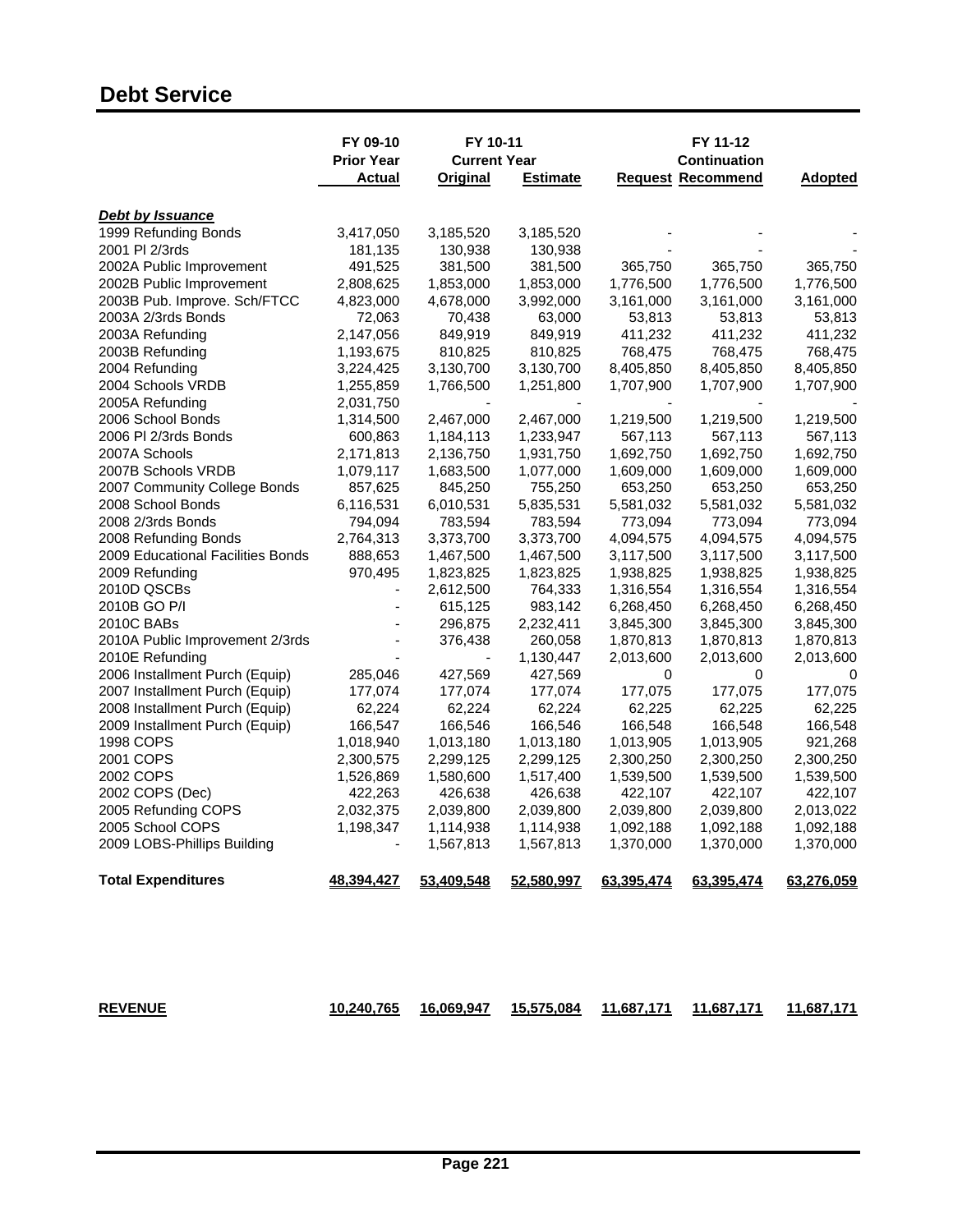### **Debt Service**

The Commissioners goal is to limit long-term debt to a maximum of ten-percent of the total budget (including debt service), which is well below the legal limit shown on page 211. The current policy limits long-term debt to15% net of dedicated debt revenue including QSCBs, BABs, and State lottery proceeds. The chart below compares commmitted, proposed and total projected long-term debt service to projected budgets for Fiscal Years 2012 through 2021. Decisions related to funding of new projects are considered within this framework of debt limitation. The "Proposed and Committed" is the debt service from all current outstanding debt service and proposed debt service for future capital projects.

### **Projected Long Term Debt Service**





Note: Proposed debt is for Capital Improvement Projects from a working plan presented to the Board of Commissioners at their 2011 Planning Workshop and was modified subsequent to that meeting. The timing and cost of projects may change based on priorities of the Board and financing options used for major projects such as the Schools.